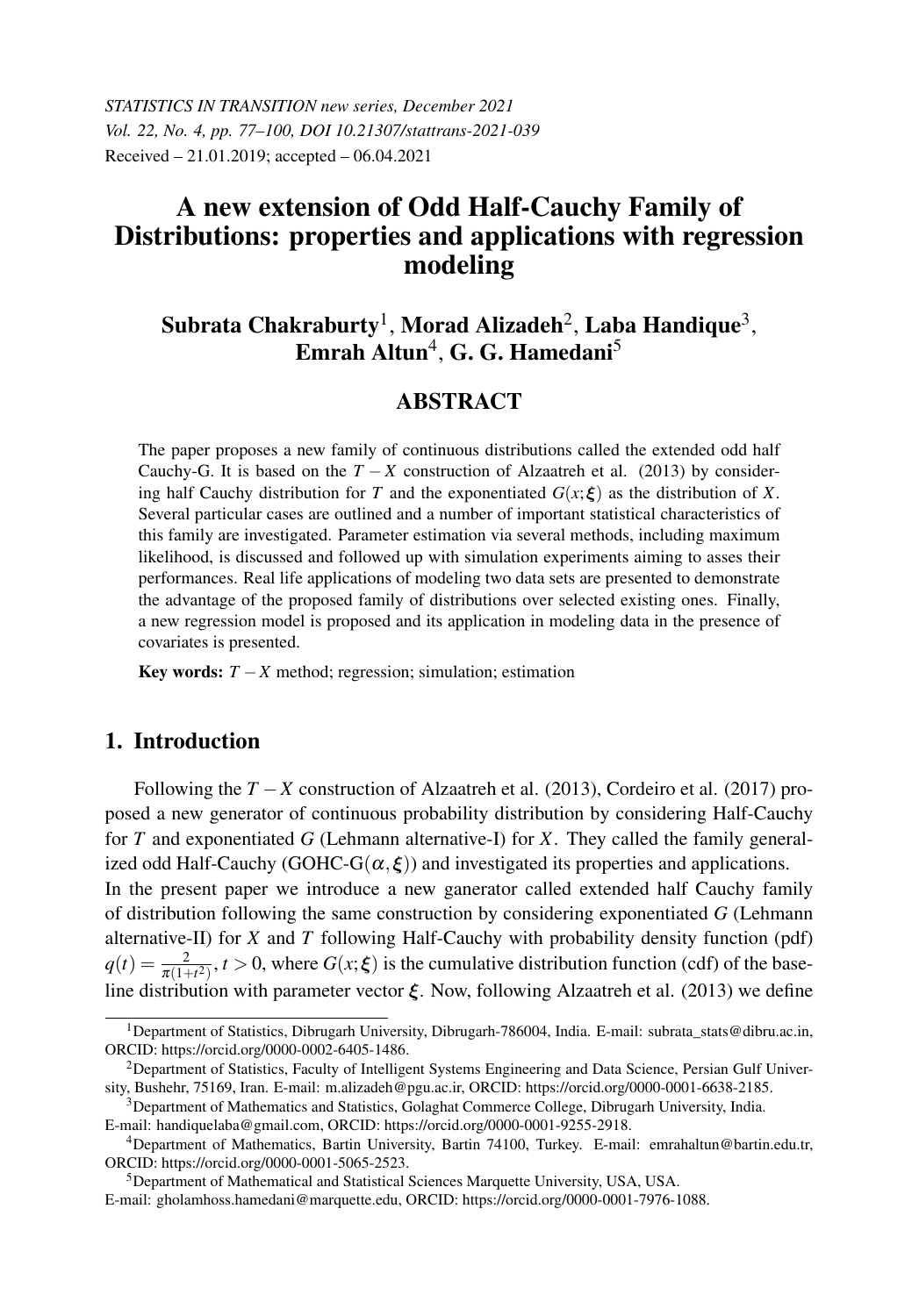the proposed extended odd Half-Cauchy-G with the cdf

$$
F(x; \alpha, \xi) = \int_0^{\frac{1 - \bar{G}(x; \xi)^{\alpha}}{\bar{G}(x; \xi)^{\alpha}}} \frac{2}{\pi (1 + t^2)} dt = \frac{2}{\pi} \arctan \left[ \frac{1 - \bar{G}(x; \xi)^{\alpha}}{\bar{G}(x; \xi)^{\alpha}} \right],
$$
(1)

where  $x \in \mathbf{R}$  and  $\alpha > 0$  is a parameter. The proposed family is denoted as shortly EOHC-G( $\alpha, \xi$ ).

The pdf corresponding to (1) is given by

$$
f(x; \alpha, \xi) = \frac{2\alpha g(x; \xi) \bar{G}(x; \xi)^{-\alpha - 1}}{\pi \left[ 1 + \left\{ 1 - \bar{G}(x; \xi)^{-\alpha} \right\}^2 \right]} = \frac{2\alpha g(x; \xi) \bar{G}(x; \xi)^{\alpha - 1}}{\pi \left[ \bar{G}(x; \xi)^{2\alpha} + \left\{ 1 - \bar{G}(x; \xi)^{\alpha} \right\}^2 \right]},
$$
 (2)

where  $g(x;\xi) = \frac{d}{dx}G(x;\xi)$  is the baseline pdf. Henceforth, a random variable *X* with density function (2) is denoted by  $X \sim \text{EOHC-G}(\alpha, \xi)$ .

It should be noted that for  $\alpha = 1$  both GOHC-G( $\alpha, \xi$ ) and EOHC-G( $\alpha, \xi$ ) reduce to the *odd half-Cauchy* (*OHC*) family. Otherwise for  $\alpha < 1$ , EOHC-G( $\alpha, \xi$ ) ><sub>st</sub> GOHC-G( $\alpha, \xi$ ) and for  $\alpha > 1$  EOHC-G( $\alpha, \xi$ )  $\lt_{st}$  GOHC-G( $\alpha, \xi$ ). As such the two families give rise to diffrent sets of distributions as special case for  $\alpha \neq 1$ .

For convenience we shall use  $G(x) = G(x;\xi)$ ,  $f(x) = f(x;\alpha,\xi)$ , etc.

The EOHC-G family is related to some distributions as stated below. Let *X* ∼EOHC- $G(\alpha, \xi)$ . Then, we have the following results.

1. If 
$$
Y = \bar{G}(X; \xi)^{-\alpha}
$$
, then  $F_Y(y) = \frac{2}{\pi} \arctan(y - 1)$  and  $f_Y(y) = \frac{2}{\pi} \frac{1}{1 + (1 - y)^2}$ ,  $y > 1$ .

2. If  $Y = \bar{G}(X;\xi)^{-\alpha} - 1$ , then  $Y \sim HC(0,1)$  with pdf  $f_Y(y) = \frac{2}{\pi} \frac{1}{1+y^2}$ ,  $y > 0$ .

3. If 
$$
Y = \bar{G}(X; \xi)^{\alpha}
$$
, then  $F_Y(y) = \frac{2}{\pi} \arctan(\frac{1-y}{y})$ ,  $0 < y < 1$ .

The hazard rate function (hrf) of *X* is

$$
h(x; \alpha, \xi) = \frac{2\alpha g(x; \xi) \bar{G}(x; \xi)^{\alpha - 1}}{\pi \left[ \bar{G}(x; \xi)^{2\alpha} + \left\{ 1 - \bar{G}(x; \xi)^{\alpha} \right\}^2 \right] \left[ 1 - \frac{2}{\pi} \arctan \left\{ \bar{G}(x; \xi)^{-\alpha} - 1 \right\} \right]}.
$$
 (3)

#### 1.1. Useful relation with the exponentiated class

Based on the following result of Gradshtyn and Ryzhik (2007) page 61, for  $x > 0$ ,

$$
\arctan(x) = \frac{\pi}{2} - \sum_{i=0}^{\infty} \frac{(-1)^i}{(2i+1)x^{2i+1}}.
$$

We can derive the following mixture representation of the cdf and pdf of EOHC-G: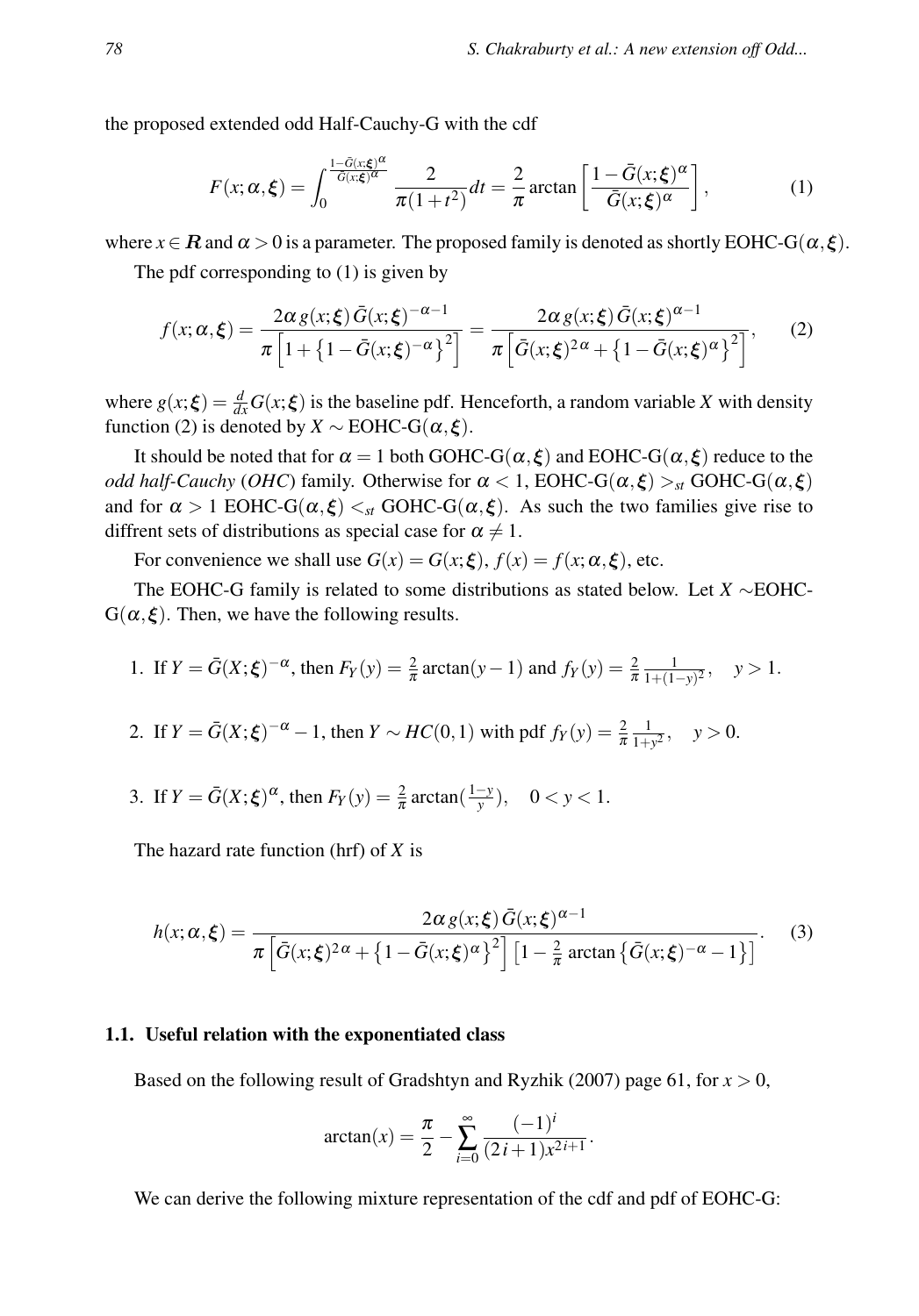$$
F(x) = \frac{2}{\pi} \arctan \left[ \frac{1 - \bar{G}(x)^{\alpha}}{\bar{G}(x)^{\alpha}} \right]
$$
  
=  $1 - \frac{2}{\pi} \sum_{i=0}^{\infty} \frac{(-1)^i \bar{G}(x)^{\alpha(2i+1)}}{(2i+1)(1 - \bar{G}(x)^{\alpha})^{2i+1}}$   
=  $1 - \frac{2}{\pi} \sum_{i,j=0}^{\infty} \frac{(-1)^{i+j} \binom{-2i-1}{j} \bar{G}(x)^{\alpha(2i+1)+\alpha j}}{2i+1}$ . (4)

Hence  $F(x)$  can be expressed as an infinite mixture of the exponentiated  $G(x)$  (Lehmann alternative-II). Again

$$
F(x) = 1 - \frac{2}{\pi} \sum_{i,j,k=0}^{\infty} \frac{(-1)^{i+j+k} {2i-1 \choose j} {(\alpha(2i+1)+\alpha j) \choose k} G(x)^k}{2i+1}
$$
  
= 
$$
1 - \sum_{k=0}^{\infty} \gamma_k G(x)^k = \sum_{k=0}^{\infty} v_k G(x)^k,
$$
 (5)

where

$$
\gamma_k = \frac{2}{\pi} \sum_{i,j=0}^{\infty} \frac{(-1)^{i+j+k} {\binom{-2i-1}{j}} {\binom{\alpha(2i+1)+\alpha j}{k}}}{2i+1},
$$

 $v_0 = 1 - \gamma_0$  and  $v_k = -\gamma_k$  for  $k \ge 1$ 

Thus  $F(x)$  is seen as an infinite mixture of  $G(x)^k$ , which is the exponentiated  $G(x)$ distribution. Consequently, it is easy to verify that

$$
f(x) = \sum_{k=0}^{\infty} v_k (k+1) g(x) G(x)^k
$$
  
= 
$$
\sum_{k=0}^{\infty} v_k h_{k+1}(x),
$$
 (6)

where  $H_{k+1}(x) = G(x)^{k+1}$ ,  $h_{k+1}(x) = \frac{d}{dx}H_{k+1}(x) = (k+1)G(x)^{k} g(x)$  and  $h_1(x) = g(x)$ .

The rest of the paper is organized as follows. A few special cases are presented in Section 2. Important properties like quantile function (qf), moments and moment generating function (mgf) are presented in Section 3. In Section 4 maximum likelihood estimation and its performance assessment via simulation is presented. Some other estimation methods and their performance through simulation is presented in Section 5. In Section 6, a new regression model is presented. In Section 7, data modelling applications with and without covariate are presented. The paper ends with a concluding section.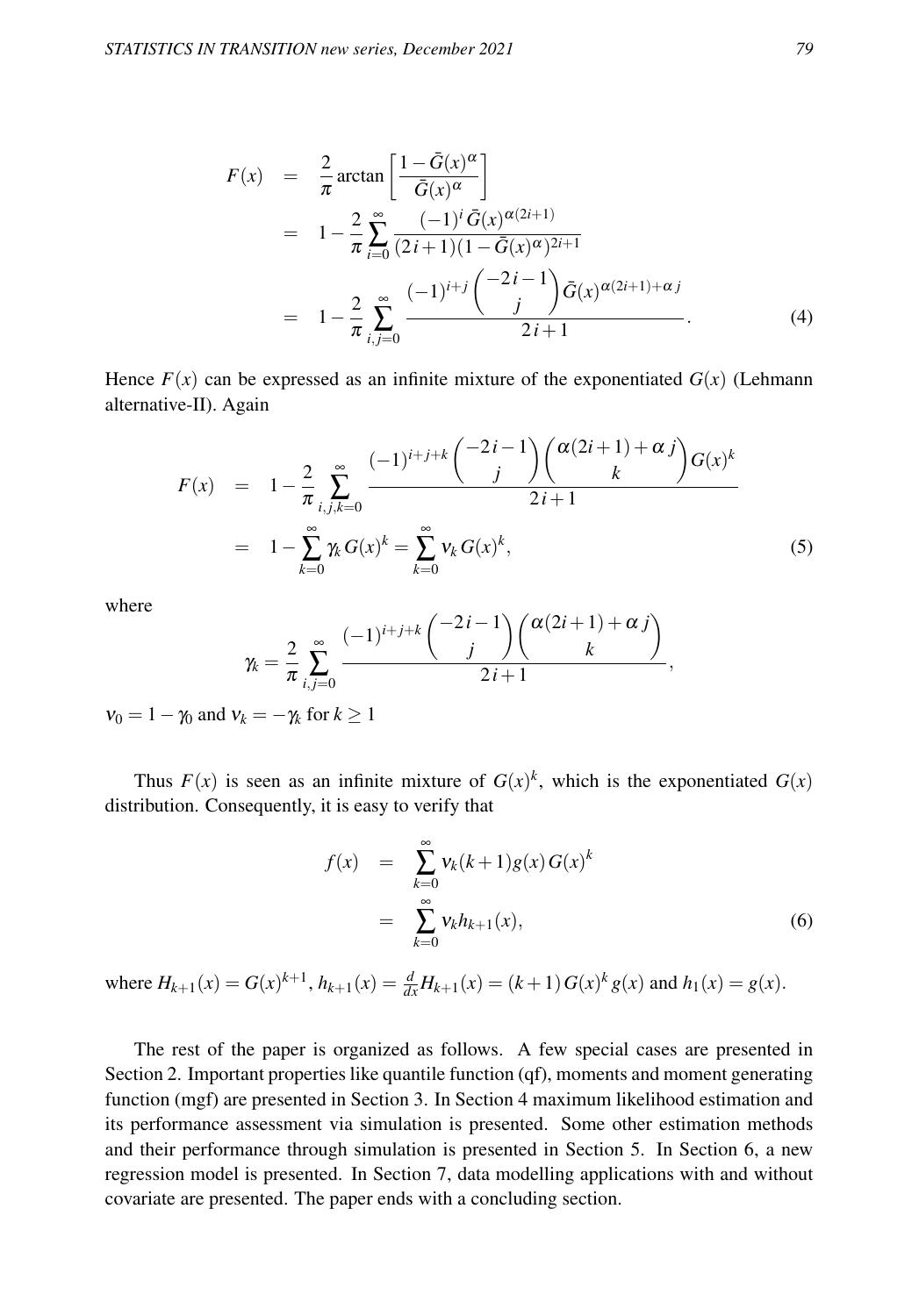## 2. Sub-models of EOHC-G family

## 2.1. The EOHC-Burr XII (EOHC-BXII) distribution

Considering the BurrXII distribution (Burr, 1942) with pdf and cdf given by  $g(x) =$  $\lambda \beta x^{\lambda-1} (1+x^{\lambda})^{-\beta-1}, x > 0$  and  $G(x) = 1 - (1+x^{\lambda})^{-\beta}, \lambda > 0$  and  $\beta > 0$  the pdf and cdf of EOHC-BXII distribution are given respectively by

$$
f^{\text{EOHC\_BXII}}(x; \alpha, \lambda, \beta) = \frac{2\alpha\lambda\beta x^{\lambda-1} (1+x^{\lambda})^{-\alpha\beta-1}}{\pi \left[ (1+x^{\lambda})^{-2\alpha\beta} + \left\{ 1 - (1+x^{\lambda})^{-\alpha\beta} \right\}^2 \right]}, x > 0,
$$
 (7)

$$
F^{\text{EOHC\_BXII}}(x;\alpha,\lambda,\beta) = \frac{2}{\pi}\arctan\left[\left(1+x^{\lambda}\right)^{\alpha\beta}-1\right], x \ge 0. \tag{8}
$$

Figure 1 shows the plots of the pdf and hazard of EOHC-BXII distribution for selected parameter values.

## 2.2. The EOHC-Fr (EOHC-Fr) distribution

Let  $g(x)$  and  $G(x)$  be the pdf and cdf of the Frechet distribution, given as  $g(x) =$  $\beta \theta^{\beta} x^{-\beta - 1} \exp(-(\theta/x)^{\beta})$  and  $G(x) = \exp(-(\theta/x)^{\beta})$ ,  $x \ge 0$ ,  $\beta > 0$ ,  $\theta > 0$  respectively. Then, the pdf and cdf of the EOHC-Fr distribution are

$$
f^{\text{EOHC\_F}}(x;\alpha,\beta,\theta) = \frac{2\alpha\beta\,\theta^{\beta}x^{-\beta-1}\exp(-(\theta/x)^{\beta})\left[1-\exp(-(\theta/x)^{\beta})\right]^{\alpha-1}}{\pi\left[\left[1-\exp(-(\theta/x)^{\beta})\right]^{2\alpha}+\left[1-\left[1-\exp(-(\theta/x)^{\beta})\right]^{\alpha}\right]\right]},\quad(9)
$$

and

$$
F^{\text{EOHC\_F}}(x; \alpha, \beta, \theta) = \frac{2}{\pi} \arctan \left[ \left[ 1 - \exp(-(\theta/x)^{\beta}) \right]^{-\alpha} - 1 \right], x \ge 0,
$$
 (10)

respectively.

Figure 2 shows the plots of pdf and hazartd of EOHC-Fr distribution for some selected parameters.

# 3. Properties of EOHC-G family

#### 3.1. Quantile function and random sample generation

For a *U* ∼ Uniform(0,1) we can generate *X* ∼ EOHC-G by inverting (1) as

$$
x = Q_G \left\{ \frac{\left[1 + \tan\left(\frac{\pi u}{2}\right)\right]^{\frac{1}{\alpha}} - 1}{\left[1 + \tan\left(\frac{\pi u}{2}\right)\right]^{\frac{1}{\alpha}}}; \xi \right\},\tag{11}
$$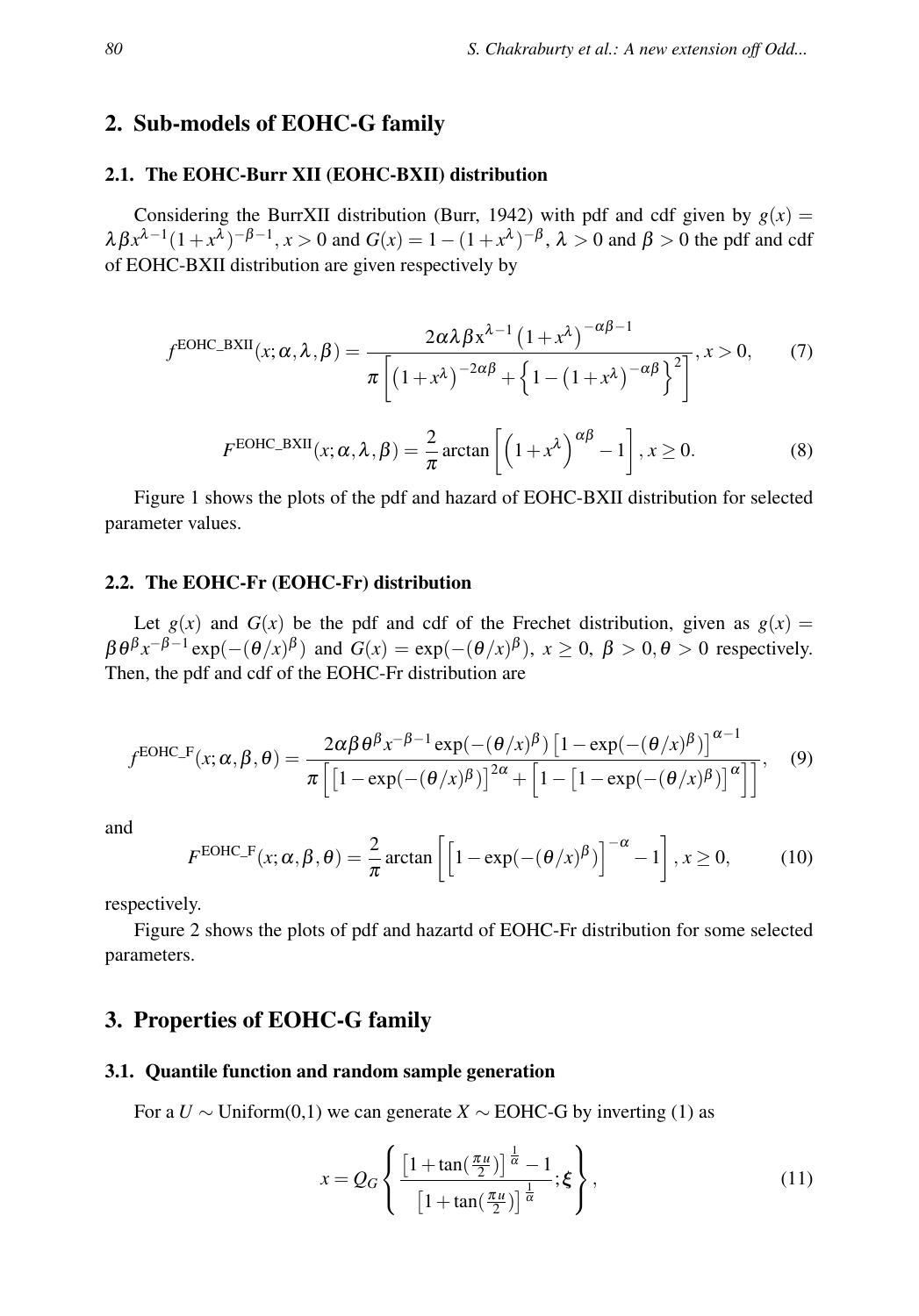

Figure 1: Plots of pdf and hazard for EOHC-BXII.



Figure 2: Plots of pdf and hazard for EOHC-Fr.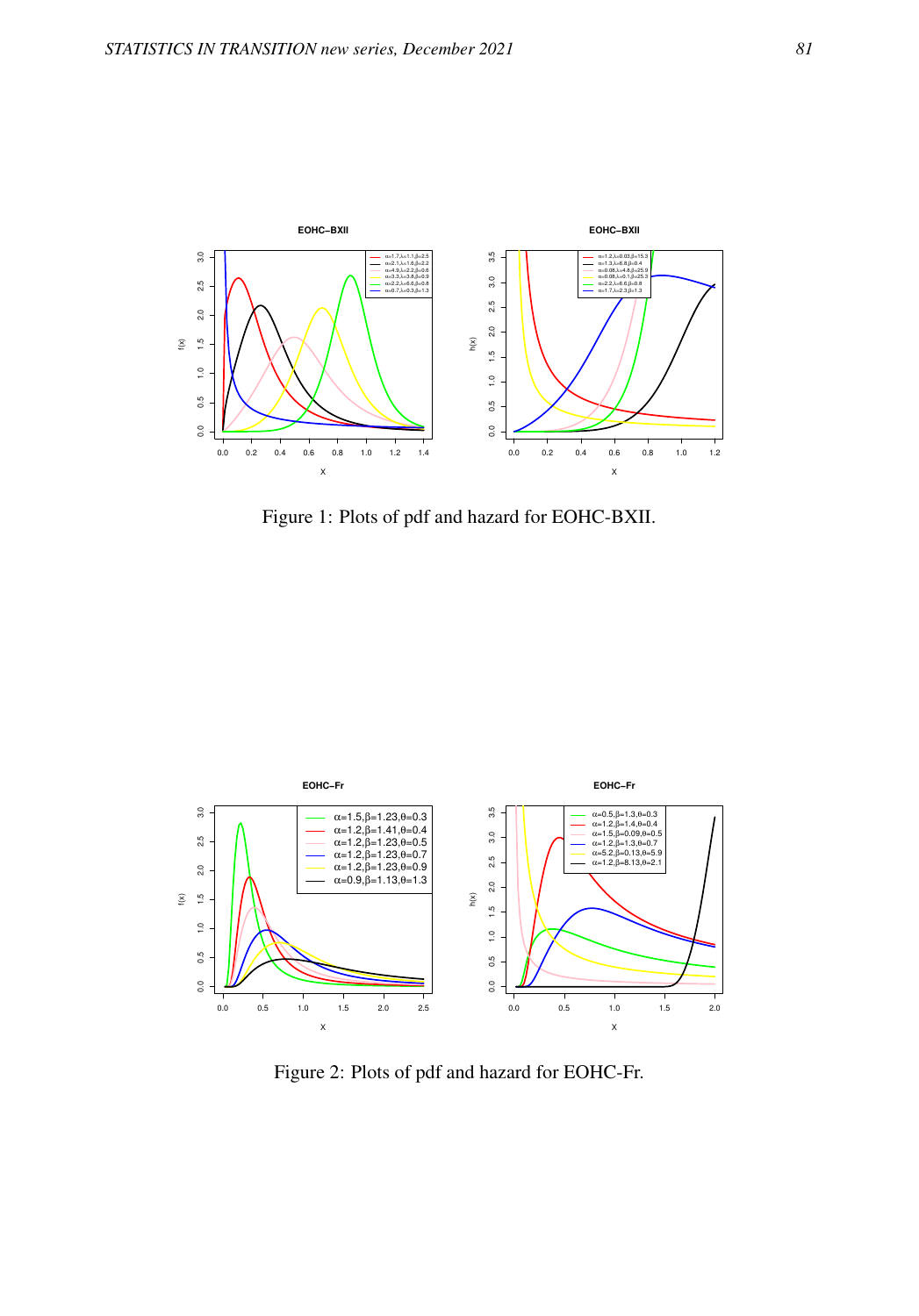where  $Q_G(\cdot) = G^{-1}(\cdot)$  is the baseline qf. The quantiles of the EOHC-G distributions for any baseline distribution can be obtained by (11). For instance, when  $u = 1/2$ , we obtain the median of the baseline distribution. Additionally, we can generate random variables from any baseline distribution using the given quantile function, in (11).

#### 3.2. Moments

Let *Y*<sub>*k*+1</sub> ∼exp-G(*k* + 1) with pdf  $h_{k+1}(x) = (k+1)g(x)G(x)^k$ . An expression for the *n*th moment of *X* can be obtained using equation (6) as

$$
\mu'_n = E(X^n) = \sum_{k=0}^{\infty} v_k E(Y_{k+1}^n).
$$
 (12)

Another expression for  $\mu'_n$  can be derived from equation (6) using the qf  $Q_G(u)$  of the baseline distribution *G* as

$$
\mu'_n = \sum_{k=0}^{\infty} (k+1) v_k \tau_{n,k} , \qquad (13)
$$

where  $\tau_{n,k} = \int_{-\infty}^{\infty} x^n G(x)^k g(x) dx = \int_0^1 Q_G(u)^n u^k du$ .  $\tau_{n,k}$  is the  $(n,k)$ th probability weighted moment (PWM) of G. Thus, the moments of the EOHC-G distribution can be expressed in terms of the PWMs of G.

For integer values of *n*, let  $\mu'_n = E(X^n)$  and  $\mu = \mu'_1 = E(X)$ , then one can also find the *n th* central moment of the EOHC-BXII distribution as

$$
\mu_n = E(X - \mu)^n = \sum_{i=0}^n \binom{n}{i} \mu'_i (-\mu)^{n-i}.
$$
 (14)

Using the first four moments of the EOHC-BXII distribution, we obtain the skewness and kurtosis of the EOHC-BXII distribution. Figure 3 shows the behaviour of skewness and kurtosis of the EOHC-BXII distribution.

## 3.3. Moment generating function

**Lemma 1:** The condition for  $F(x)$  to have a mgf is that  $G(x)$  also has a mgf. **Proof:** Let  $m = \inf\{x | G(x) \ge 0.5\}$ , then

$$
M_X(t) = \int_{-\infty}^{\infty} e^{tx} f(x) dx = \int_{-\infty}^{\infty} e^{tx} \frac{2}{\pi} \frac{g(x) \bar{G}(x)^{\alpha-1}}{\bar{G}(x)^{2\alpha} + [1 - \bar{G}(x)^{\alpha}]^2} dx
$$
  
\n
$$
\leq \int_{-\infty}^{\infty} e^{tx} \frac{2}{\pi} \frac{g(x)}{\bar{G}(x)^{2\alpha} + [1 - \bar{G}(x)^{\alpha}]^2} dx
$$
  
\n
$$
= \int_{-\infty}^{m} e^{tx} \frac{2}{\pi} \frac{g(x)}{\bar{G}(x)^{2\alpha} + [1 - \bar{G}(x)^{\alpha}]^2} dx + \int_{m}^{\infty} e^{tx} \frac{2}{\pi} \frac{g(x)}{\bar{G}(x)^{2\alpha} + [1 - \bar{G}(x)^{\alpha}]^2} dx.
$$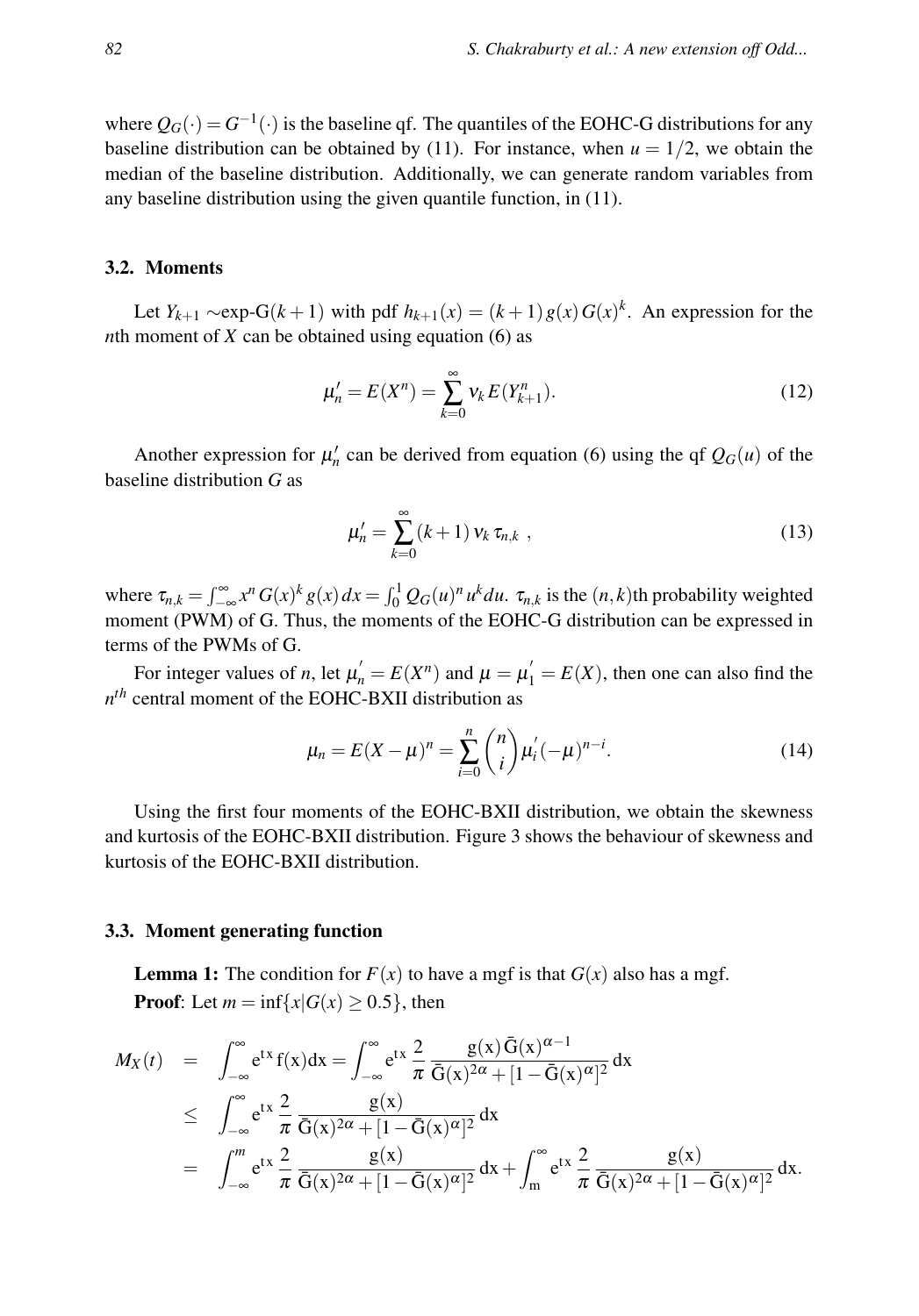

Figure 3: Skewness and Kurtosis for EOHC-BXII.

The second integral above is finite and the first integral is not greater than

$$
\int_{m}^{\infty} e^{tx} \frac{2}{\pi} \frac{g(x)}{\bar{G}(x)^{2\alpha}} dx.
$$

For  $x < m$ , we have  $\bar{G}(x) \ge 0.5$ , so that

$$
\int_{m}^{\infty} e^{tx} \frac{2}{\pi} \frac{g(x)}{\bar{G}(x)^{2\alpha}} dx < \frac{2^{2\alpha+1}}{\pi} \int_{m}^{\infty} e^{tx} g(x) dx < \infty.
$$

Thus,  $M_X(t) < \infty$ .

**Corollary 1:** Using (6), the mgf of  $M(t) = E[\exp(tX)]$  of *X* is

$$
M(t) = \sum_{k=0}^{\infty} v_k M_{k+1}(t),
$$
\n(15)

where  $M_{k+1}(t)$  is the mgf of  $Y_{k+1} \sim exp-G(k+1)$ . Alternatively, using equation (15) we can write

$$
M(t) = \sum_{k=0}^{\infty} (k+1) v_k \rho(t,k),
$$
 (16)

where

$$
\rho(t,k) = \int_{-\infty}^{\infty} e^{tx} G(x)^k g(x) dx = \int_0^1 \exp\left\{t Q_G(u)\right\} u^k du.
$$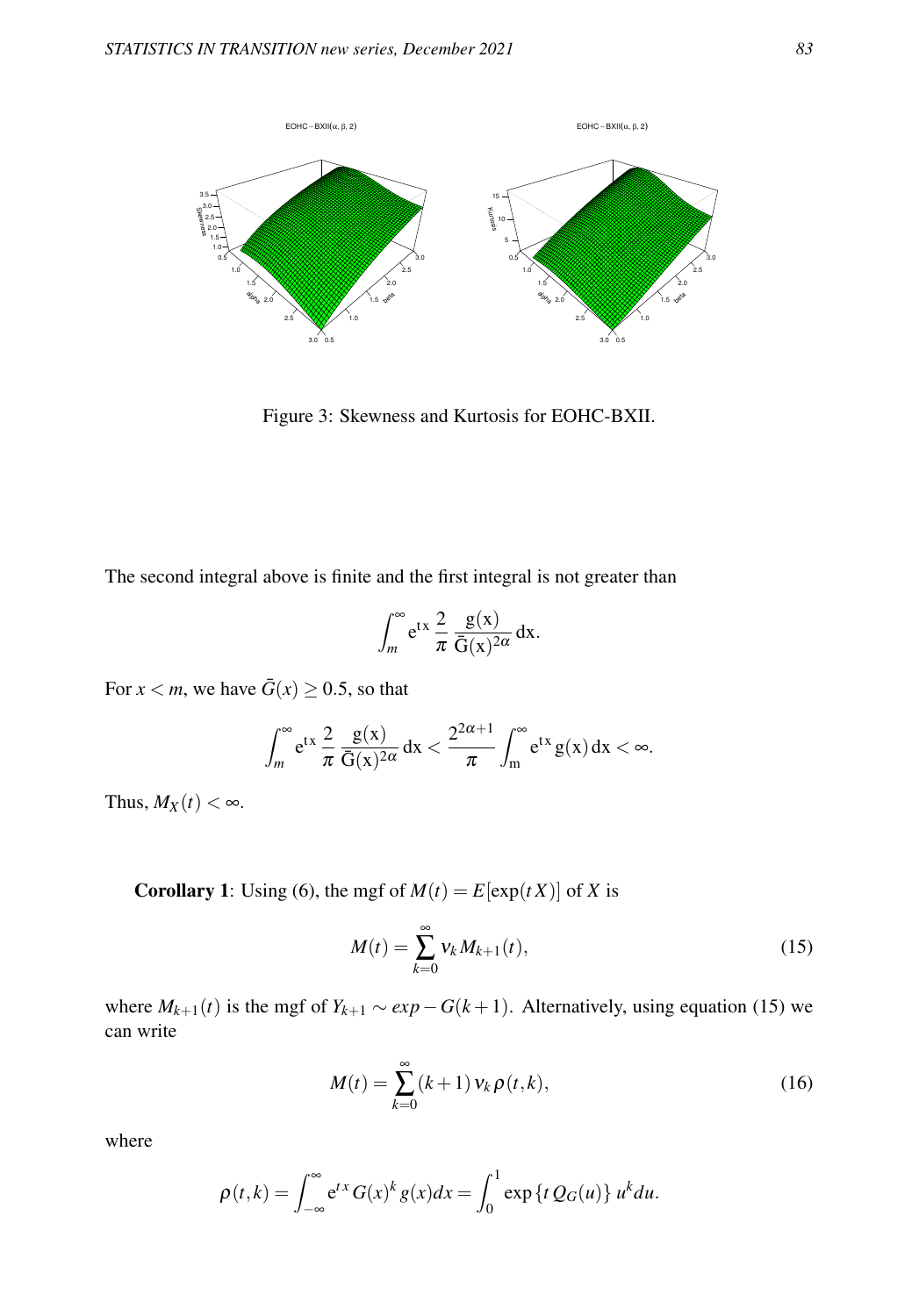## 4. Maximum likelihood estimation

Let  $x = (x_1, x_2, ..., x_r)$  be a random sample from EOHC-G family with parameter vector  $\eta = (\alpha, \xi)$ . The log-likelihood function is

$$
\ell = \ell(\boldsymbol{\eta}) = r \log \frac{2\alpha}{\pi} + \sum_{i=1}^r \log \left[g(x_i, \boldsymbol{\xi})\right] + (\alpha - 1) \sum_{i=1}^r \log \left[\bar{G}(x_i, \boldsymbol{\xi})\right] - \sum_{i=1}^r \left[\log \bar{G}(x_i, \boldsymbol{\xi})^{2\alpha} - \left\{1 - \bar{G}(x_i, \boldsymbol{\xi})^{\alpha}\right\}^2\right].
$$

The simultaneous solution of the partial derivatives of the log-likelihood gives the maximum likelihood estimators (MLEs) of the parameter of the EOHC-G family for a given baseline distribution. Unfortunately, it is not possible because of the non-linear structures of these derivatives. In this case, we prefer to maximize the log-likelihood function using the iterative algorithms. It can be done by statistical software such as R, Matlab or Python. Here, we use the R software to do this. The standard errors of the parameters are obtained based on the observed information matrix.

#### 4.1. Performance evaluation of MLE

The MLEs of the parameters of the EOHC-BXII distribution are investigated based on the simulation study. The selected true parameter values are  $(\alpha, \lambda, \beta) = (1.5, 2, 1)$ . The used sample size is from  $n = 20$  to  $n = 100$ . The simulation is replicated  $r = 200$  times. The MLEs are obtained as  $(\hat{\alpha}_i, \lambda_i, \beta_i)$ . We compute the biases and mean squared errors for each sensula size by using the helpsy equations sample size by using the below equations

$$
Bias_r\widehat{\theta} = \frac{1}{r} \sum_{i=1}^r (\widehat{\theta}_i - \theta_i) \text{ and } MSE_r\widehat{\theta} = \frac{1}{r} \sum_{i=1}^r (\widehat{\theta}_i - \theta_i)^2, \text{ for } \theta = (\alpha, \lambda, \beta).
$$

The simulation results are plotted in Figures 4 and 5, which shows that the biases and mean square errors are near the zero for all parameters. These results confirms that the MLEs of the parameters of the EOHC-BXII distributions are unbiased and consistent.

## 5. The other estimation methods

Several estimation methods can be used to estimate the unknown model parameters. Here, we focus on four different estimation methods. These are briefly summarized in the rest of this section. See Dey et al. (2018) for detailed information on these estimation methods. Note that,  $\{t_{i:n}; i = 1, 2, ..., n\}$  are order statistics and *F* is the distribution function of EOHC-BXII.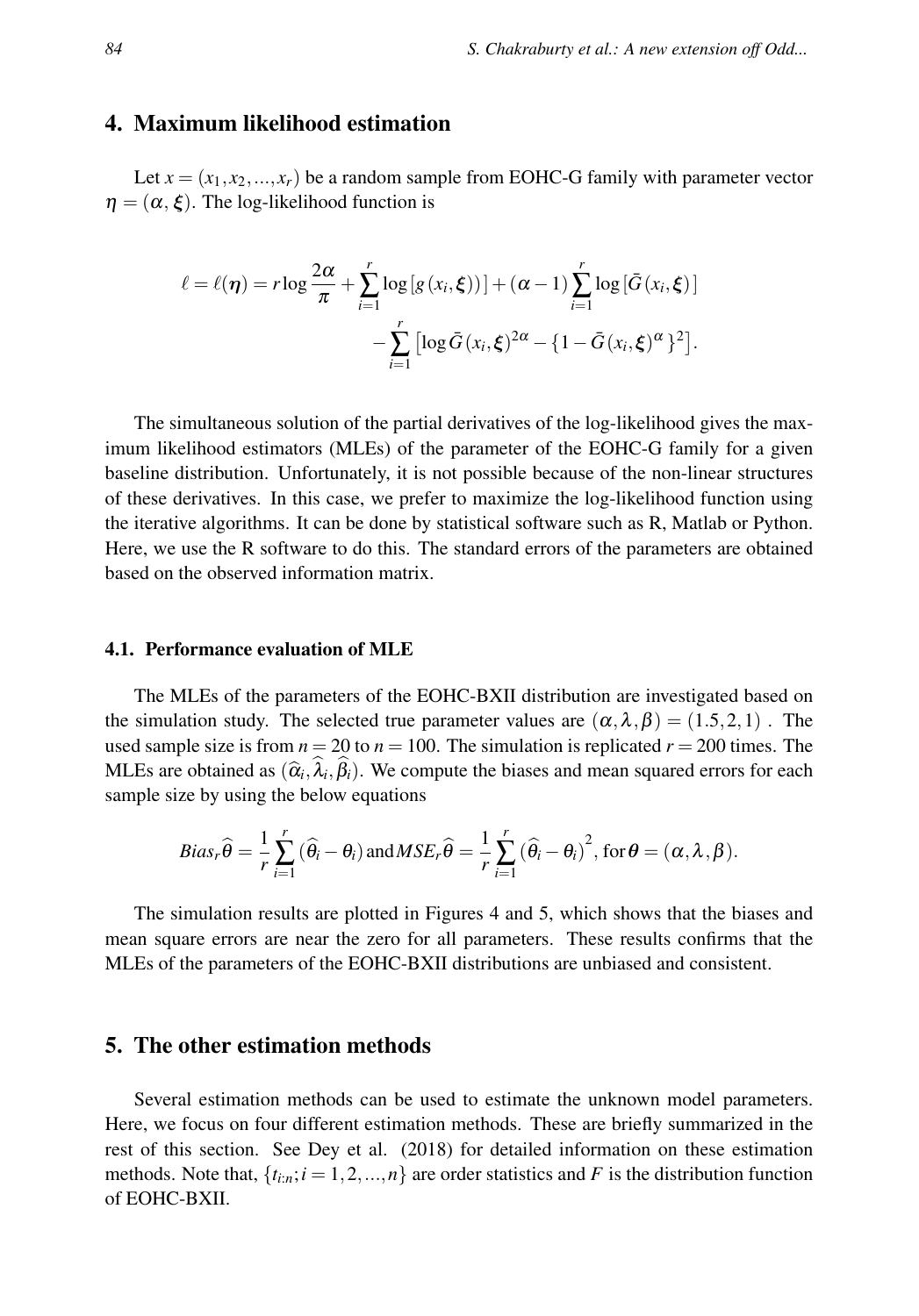

Figure 4: Bias of  $\hat{\alpha}, \hat{\beta}, \hat{\lambda}$  versus *r* for EOHC-BXII when  $(\alpha, \beta, \lambda) = (1.5, 1, 2)$ .



Figure 5: MSE of  $\hat{\alpha}, \hat{\beta}, \hat{\lambda}$  versus *r* for EOHC-BXII when  $(\alpha, \beta, \lambda) = (1.5, 1, 2)$ .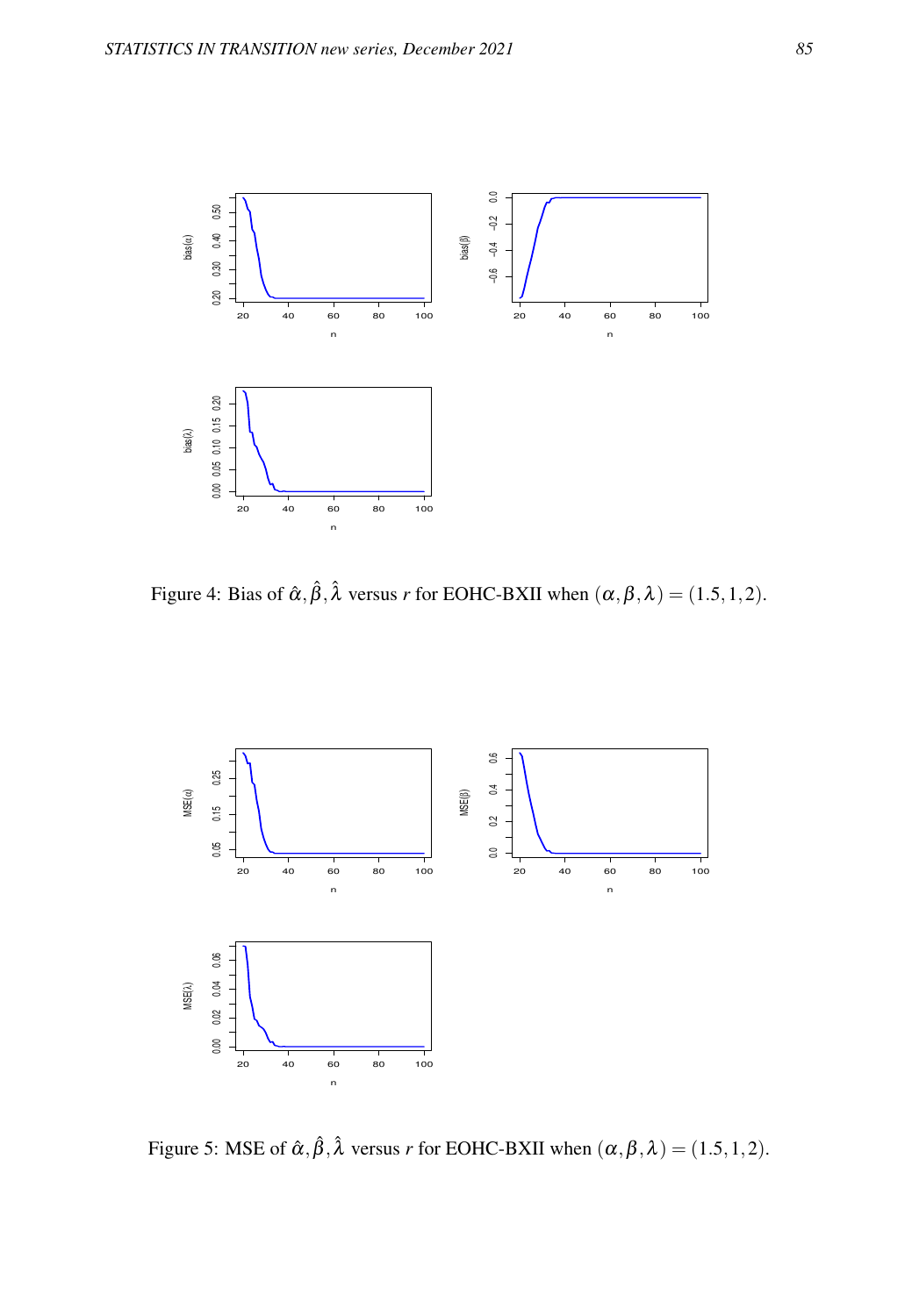#### 5.1. Least square and weighted least square estimators

Swain et al. (1988) introduced the estimation methods for least square (LSE) and weighted least square estimators (WLSE). These estimators are easily obtained by minimizing the following functions:

$$
S_{\text{LSE}}(\alpha, \xi) = \sum_{i=1}^{n} \left( F(t_{i:n}; \alpha, \xi) - \frac{i}{n+1} \right)^2
$$

and

$$
S_{\text{WLSE}}(\alpha, \xi) = \sum_{i=1}^{n} \frac{(n+1)^2(n+2)}{i(n-i+1)} \left( F(t_{i:n}; \alpha, \xi) - \frac{i}{n+1} \right)^2
$$

#### 5.2. Cramér–von–Mises estimator

Choi and Bulgren (1968) introduced the method for the Cramér-von-Mises Estimator (CME), which is obtained by minimizing the following function

$$
S_{\text{CME}}(\alpha,\xi) = \frac{1}{12n} + \sum_{i=1}^{n} \left( F(t_{i:n}; \alpha, \xi) - \frac{2i-1}{2n} \right)^2.
$$

#### 5.3. Anderson-Darling and right-tailed Anderson-Darling estimators

Anderson-Darling estimators (ADEs) and right-tailed Anderson Darling estimators, shortly denoted as (RTADEs), were introduced by Anderson and Darling (1952) and Macdonald (1971), respectively. The ADEs for the EOHC-BXII distribution can be obtained by minimizing the below function

$$
S_{ADE}(\alpha, \xi) = -n - \frac{1}{n} \sum_{i=1}^{n} (2i-1) \{ \log F(t_{i:n}; \alpha, \xi + \log \overline{F}(t_{i:n+1-i}; \alpha, \xi) \},
$$

where  $\overline{F}(\cdot) = 1 - F(\cdot)$ .

#### 5.4. Simulation

Again, EOHC-BXII distribution is used to investigate the difference between the estimation methods given in the above section. The true parameter vector is  $(\alpha, \lambda, \beta) = (1.5, 2, 1)$ and the sample size is  $n = 30,35,\dots,300$ . The simulation is replicated  $r = 100$  times. The results are plotted in Figure 6.

The following results are obtained.

- For estimating  $\alpha$ , AD method has the minimum amount of bias.
- For estimating  $\lambda$ , with small sample size, CVM method and for large sample size, AD has the minimum amount of bias.
- For estimating  $\beta$ , AD method has the minimum amonut of bias.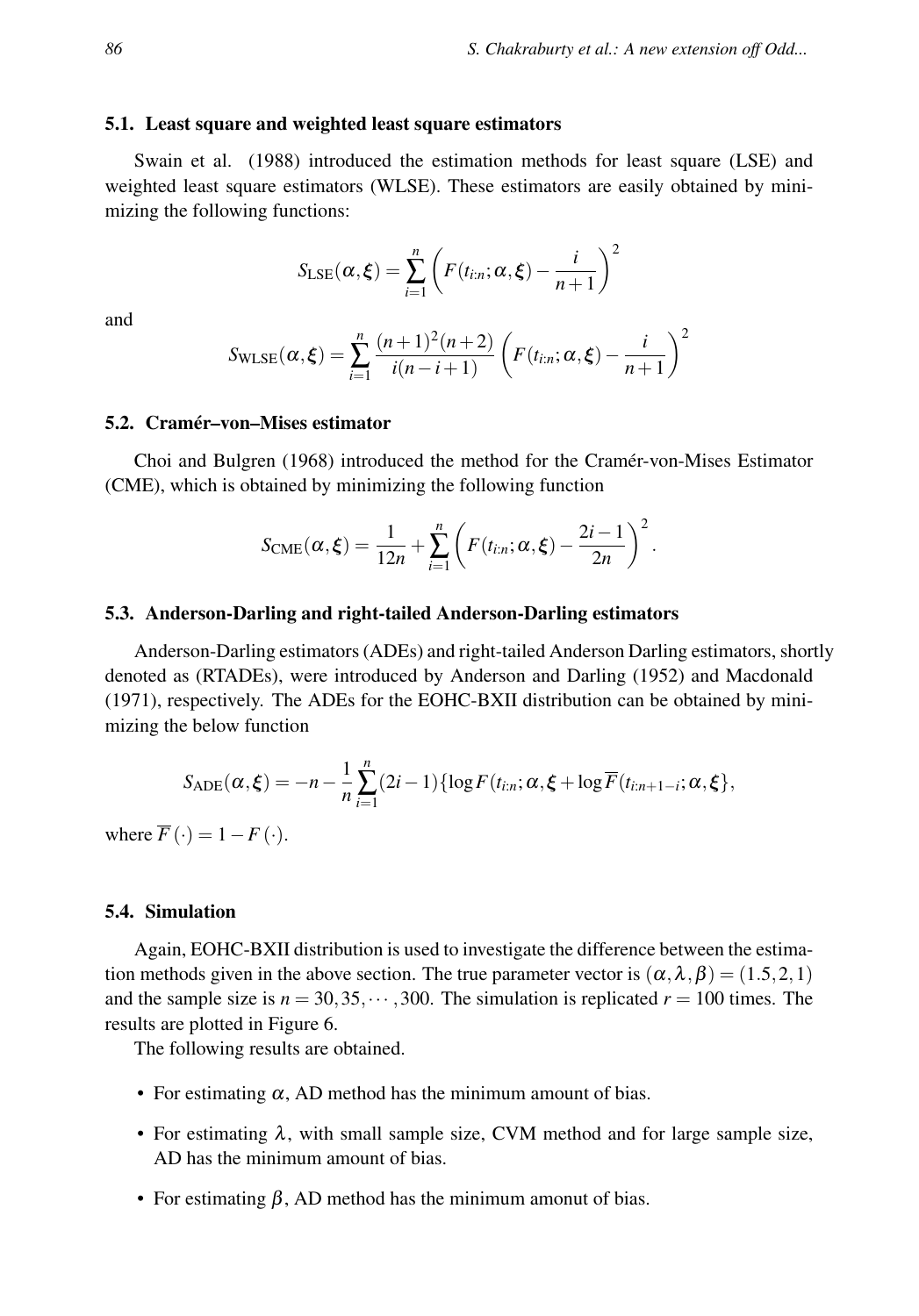

Figure 6: Bias of  $\hat{\alpha}$  versus *n* when  $\alpha = 1.5$ ; Bias of  $\hat{\beta}$  versus *n* when  $\beta = 1$ ; Bias of  $\hat{\lambda}$ versus *n* when  $\lambda = 2$ ; MSE of  $\hat{\alpha}$  versus *n* when  $\alpha = 1.5$ ; MSE of  $\hat{\beta}$  versus *n* when  $\beta = 1$ ; MSE of  $\hat{\lambda}$  versus *n* when  $\alpha = 2$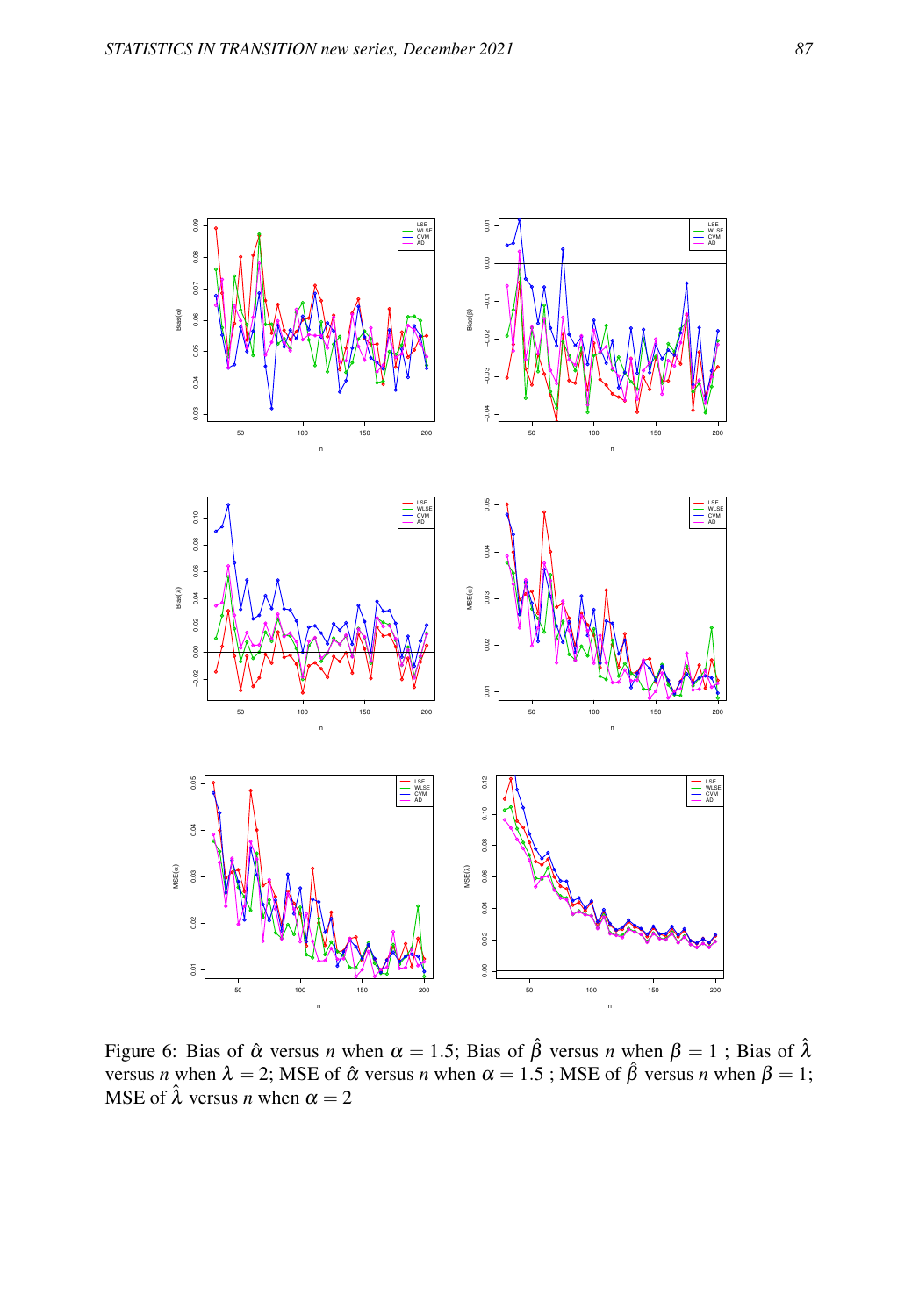- For estimating  $\alpha$ , with small sample size, CVM method and for large sample size, LSE has the minimum amount of MSE.
- For estimating  $\lambda$ , with small sample size, CVM method and for large sample size, AD has the minimum amount of MSE.
- For estimating  $\beta$ , with small sample size, CVM method and for large sample size, AD has the minimum amount of MSE.

## 6. The log-EOHC-Fr regression model

Consider the EOHC-Fr distribution with three parameters given in (9) and let *X* be a random variable with EOHC-Fr distribution. Using the transformation  $Y = \log(X)$  and the re-parametrizations  $\beta = 1/\sigma$  and  $\theta = \exp(\mu)$ , the pdf of *Y* is

$$
f(y) = \frac{\frac{2\alpha}{\sigma} \exp\left\{-\left(\frac{y-\mu}{\sigma}\right)\right\} \exp\left\{-\exp\left\{-\left(\frac{y-\mu}{\sigma}\right)\right\}\right\} \left(1 - \left[\exp\left\{-\exp\left\{-\left(\frac{y-\mu}{\sigma}\right)\right\}\right]\right)\right)^{-\alpha-1}}{\pi \left[1 + \left\{1 - \left(1 - \left[\exp\left\{-\exp\left\{-\left(\frac{y-\mu}{\sigma}\right)\right\}\right\}\right]\right)^{-\alpha}\right\}^2\right]},
$$
\n(17)

where  $y \in \mathcal{R}$ . The parameter  $\mu \in \mathcal{R}$  represents the location of *Y* and the parameter  $\sigma > 0$  is treated as a scale parameter and  $\alpha > 0$  is the shape parameter. The density in (17) is referred as the Log-EOHC-Fr (LEOHC-Fr) distribution and denoted as  $Y \sim \text{LEOHC-Fr}(\alpha, \mu, \sigma)$ . The survival function of (17) is

$$
S(y) = 1 - \frac{2}{\pi} \arctan\left[\frac{1 - \left(1 - \left[\exp\left\{-\exp\left\{-\left(\frac{y-\mu}{\sigma}\right)\right\}\right\}\right]\right)^{\alpha}}{\left(1 - \left[\exp\left\{-\exp\left\{-\left(\frac{y-\mu}{\sigma}\right)\right\}\right\}\right]\right)^{\alpha}}\right],
$$
(18)

Now, we introduce a new parametric regression model to analyze the lifetimes of individuals with covariates. To do this, the identity link function is used to link the covariates to location of the response variable. Let  $y_i$  be a response variable that follows the density in (17) and  $\mathbf{v}_i^{\mathsf{T}} = (v_{i1}, \dots, v_{ip})$  be a explanatory variable vector. We consider the below location-scale regression model

$$
y_i = \mathbf{v}_i^{\mathsf{T}} \boldsymbol{\beta} + \sigma z_i, \ i = 1, \dots, n,
$$
\n(19)

where  $y_i$  has density function (17),  $\beta = (\beta_1, \ldots, \beta_p)^\dagger$ , and  $\sigma > 0$ ,  $\alpha > 0$  are unknown parameters.

The unknown parameters of the LEOHC-Fr are obtained by means of MLE method. The response variable is defined as  $y_i = \min\{\log(x_i), \log(c_i)\}\$ . The quantities  $\log(x_i)$  and  $log(c_i)$  represent the log-lifetimes and log-censoring times, respectively. We define two sets to represents the log-lifetimes and log-censoring times. These are *F* and *C*. The set *F* contains the log-lifetimes and *C* contains the log-censoring times. The general equation for the log-likelihood function on the model in (19) is given by

$$
l(\Theta) = \sum_{i \in F} \log[f(y_i)] + \sum_{i \in C} \log[S(y_i)]
$$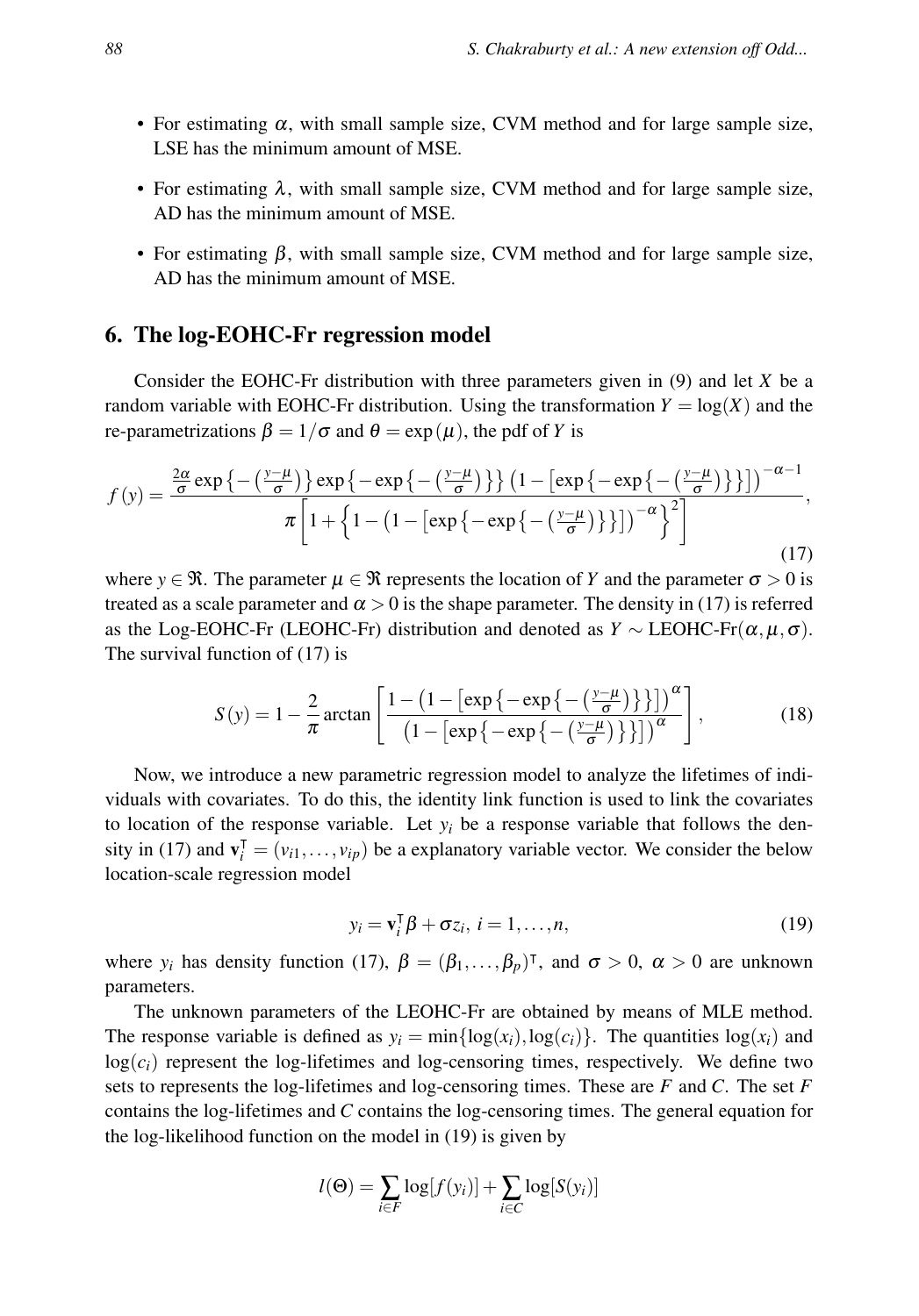where  $\Theta = (\alpha, \sigma, \beta^{\mathsf{T}}), l_i(\tau) = \log[f(y_i)]$  and  $l_i^{(c)}$  $f_i^{(c)}(\Theta) = \log[S(y_i)], f(y_i)$ . Replacing  $f(y_i)$  with (17) and  $S(y_i)$  with (18) in the above equation, the log-likelihood function of the LEOHC-Fr regression model is

$$
\ell(\Theta) = r \log \left(\frac{2\alpha}{\sigma}\right) - \sum_{i \in F} z_i - \sum_{i \in F} \exp(z_i)
$$
  
+ 
$$
(-\alpha - 1) \sum_{i \in F} \log \left(1 - [\exp\{-\exp\{-z_i\} \}])\right)
$$
  
- 
$$
\sum_{i \in F} \log \pi \left[1 + \left\{1 - (1 - [\exp\{-\exp\{-z_i\} \}])^{-\alpha}\right\}^2\right] \cdot
$$
  
+ 
$$
\sum_{i \in C} \log \left(1 - \frac{2}{\pi} \arctan \left[\frac{1 - (1 - [\exp\{-\exp\{-z_i\} \}])^{\alpha}}{(1 - [\exp\{-\exp\{-z_i\} \}])^{\alpha}}\right]\right),
$$
 (20)

where  $z_i = (y_i - \mu_i)/\sigma$ , and *r* is the number of uncensored observations. The MLE of the parameter vector,  $\ell(\Theta)$  is obtained by direct maximization of (20) using the optim function of R software.

#### 6.1. Residual analysis

Two types of the residuals are considered to study the residual analysis of the LEOHC-Fr regression model.

#### 6.1.1 Martingale residual

The martingale residuals for LEOHC-Fr model is (see Fleming and Harrington, 1994, for details)

$$
r_{M_i} = \begin{cases} 1 + \log\left(1 - \frac{2}{\pi}\arctan\left[\frac{1 - (1 - [\exp\{-\exp\{-z_i\}}])]^{\alpha}}{(1 - [\exp\{-\exp\{-z_i\}}])]^{\alpha}}\right]\right) & \text{if } i \in F, \\ \log\left(1 - \frac{2}{\pi}\arctan\left[\frac{1 - (1 - [\exp\{-\exp\{-z_i\}}])]^{\alpha}}{(1 - [\exp\{-\exp\{-z_i\}}])]^{\alpha}}\right] & \text{if } i \in C, \end{cases}
$$
(21)

where  $z_i = (y_i - \mu_i)/\sigma$ .

### 6.1.2 Modified deviance residual

The interpretation of the martingale residuals is not easy since it is not symmetrically distributed around zero. Therefore, the modified deviance residual was proposed by Therneau et al. (1990) to remove the lack of the martingale residuals. The modified deviance residual for LEOHC-Fr model is

$$
r_{D_i} = \begin{cases} sign(r_{M_i}) \{ -2[r_{M_i} + \log(1 - r_{M_i})] \}^{1/2}, & \text{if } i \in F, \\ sign(r_{M_i}) \{ -2r_{M_i} \}^{1/2}, & \text{if } i \in C, \end{cases}
$$
(22)

where  $r_{M_i}$  is the martingale residual.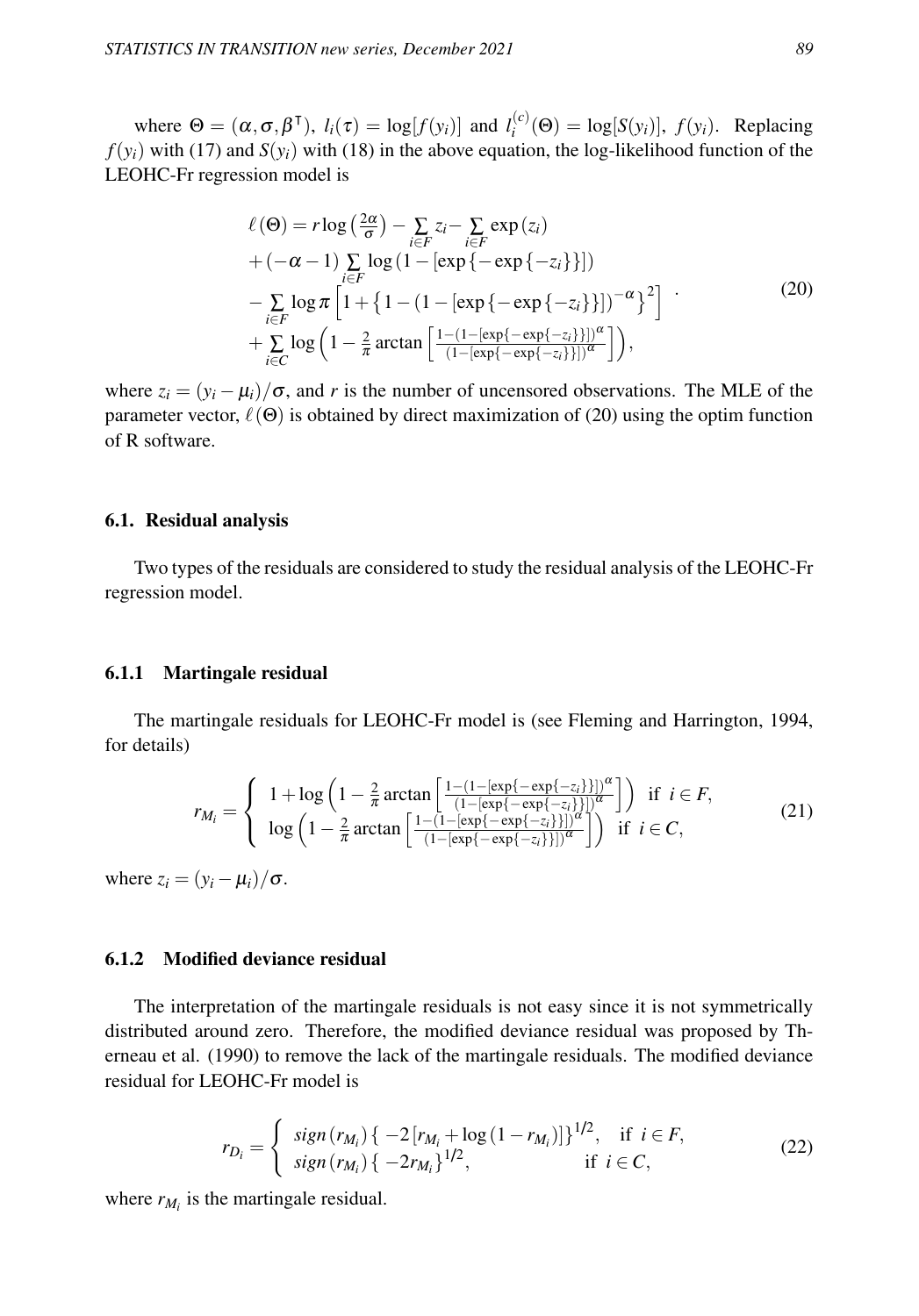## 7. Real life applications

#### 7.1. Modelling without covariates

Two different real-life data sets are considered here to study the suitability of the distributions from EOHC-G( $\alpha, \xi$ ) family in comparison with some existing distributions taking BurrXII distribution as the baseline distribution. We have used AIC (Akaike Information Criterion), BIC (Bayesian Information Criterion), CAIC (Consistent Akaike Information Criterion) and HQIC (Hannan-Quinn Information Criterion) for selecting the best model. The figures of fitted densities and the fitted cdf's presented alongside the corresponding observed histograms and ogives for visual checking.

Here we have considered Burr-XII as the baseline distribution in the EOHC-G family and compared it with the following important extensions of Burr-XII model including GOHC-BXII.

1. BXII distribution:

$$
f(x) = \lambda \beta x^{\lambda - 1} \left( 1 + x^{\lambda} \right)^{-\beta - 1}, \lambda > 0, \beta > 0, x > 0.
$$

2. MOBXII distribution (Arwa Y. Al-Saiari et al., 2014):

$$
f(x) = \frac{\lambda \beta \alpha x^{\lambda - 1} (1 + x^{\lambda})^{-\beta - 1}}{\left[1 - (1 - \alpha) (1 + x^{\lambda})^{-\beta}\right]^2}, \ \alpha > 0, \ \lambda > 0, \ \beta > 0, x > 0.
$$

3. TLBXII distribution (Hesham and Soha, 2017):

$$
f(x) = 2\alpha\lambda\beta x^{\lambda-1} (1+x^{\lambda})^{-2\beta-1} [1-(1+x^{\alpha})^{-2\beta}]^{\alpha-1},
$$
  
  $\alpha > 0, \lambda > 0, \beta > 0, x > 0.$ 

4. KwBXII distribution (Paranaiba et al., 2013):

$$
f(x) = \frac{ab \lambda \beta x^{\lambda - 1}}{(1 + x^{\lambda})^{\beta + 1}} \left[ 1 - \left( 1 + x^{\lambda} \right)^{-\beta} \right]^{a - 1} \times \left\{ 1 - \left[ 1 - \left( 1 + x^{\lambda} \right)^{-\beta} \right]^a \right\}^{b - 1},
$$
  
\n $a > 0, b > 0, \lambda > 0, \beta > 0, x > 0.$ 

5. BBXII distribution (Paranaiba et al., 2011):

$$
f(x) = \frac{\lambda \beta}{B(a,b)} x^{\lambda - 1} \left( 1 + x^{\lambda} \right)^{-\beta(b+1)} \left[ 1 - \left( 1 + x^{\lambda} \right)^{-\beta} \right]^{a-1},
$$
  
  $a > 0, b > 0, \lambda > 0, \beta > 0, x > 0.$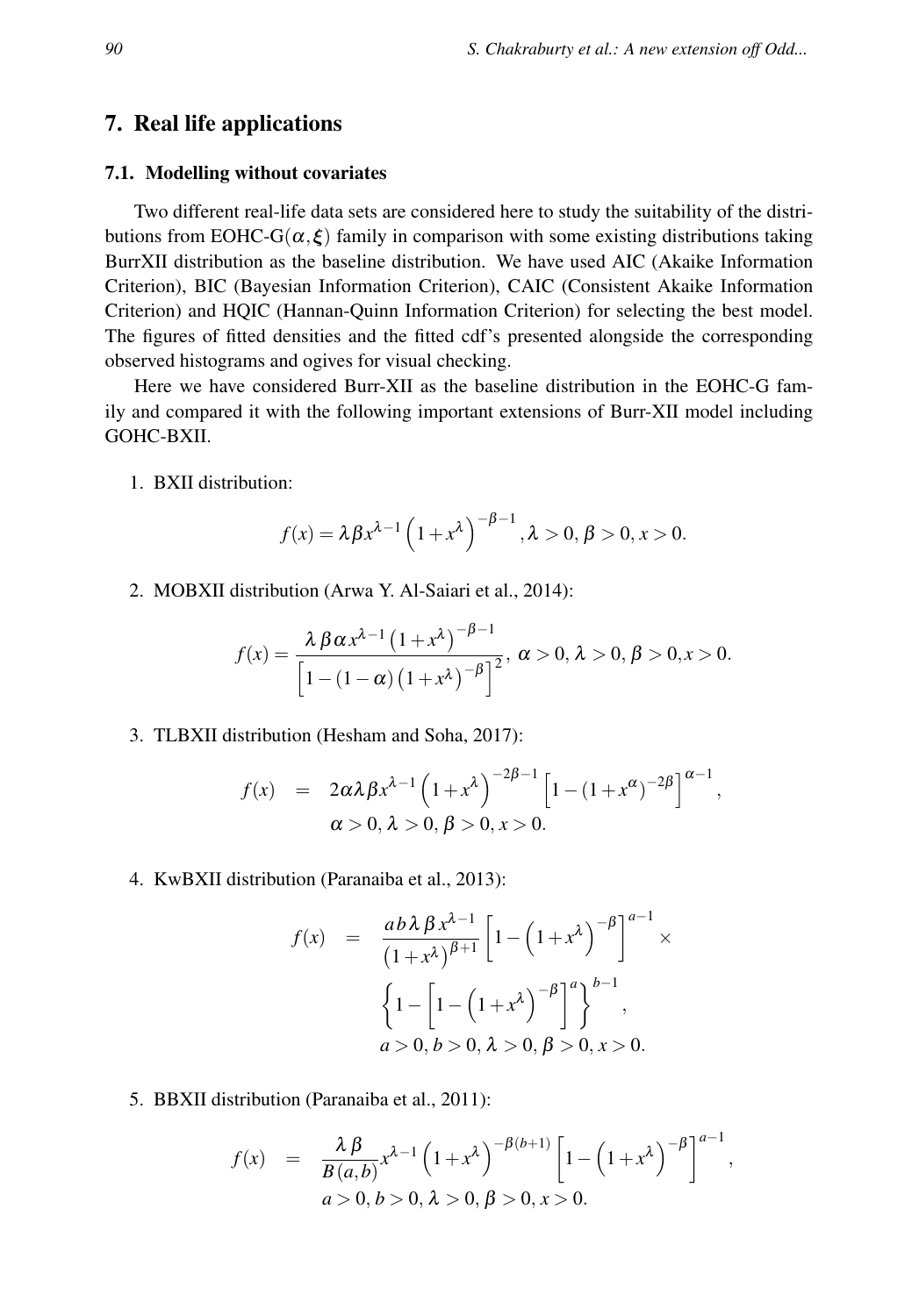6. BEBXII distribution (Mead, 2014):

$$
f(x) = \frac{\lambda \beta \alpha}{B(a,b)} x^{\alpha-1} \left(1+x^{\lambda}\right)^{-\beta-1} \left[1-\left(1+x^{\lambda}\right)^{-\beta}\right]^{\alpha \alpha-1} \times
$$

$$
\left\{1-\left[1-\left(1+x^{\lambda}\right)^{-\beta}\right]^{\alpha}\right\}^{b-1},
$$

$$
a>0, b>0, \alpha>0, \lambda>0, \beta>0, x>0.
$$

#### 7. FBBXII distribution (Paranaiba et al., 2011):

$$
f(x) = \frac{\lambda \beta \alpha^{-\lambda}}{B(a,b)} x^{\lambda-1} \left[ 1 + \left(\frac{x}{\alpha}\right)^{\lambda} \right]^{-\beta b - 1} \left\{ 1 - \left[ 1 + \left(\frac{x}{\alpha}\right)^{\lambda} \right]^{-\beta} \right\}^{a - 1},
$$
  
\n
$$
a > 0, b > 0, \alpha > 0, \lambda > 0, \beta > 0, x > 0.
$$

8. FKwBXII distribution (Paranaiba et al., 2013):

$$
f(x) = \frac{ab \lambda \beta x^{\lambda - 1}}{\left[1 + \left(\frac{x}{\alpha}\right)^{\lambda}\right]^{\beta + 1}} \left[1 - \left(1 + \left(\frac{x}{\alpha}\right)^{\lambda}\right)^{-\beta}\right]^{\alpha - 1} \times \left\{1 - \left[1 - \left(1 + \left(\frac{x}{\alpha}\right)^{\lambda}\right)^{-\beta}\right]^{\alpha}\right\}^{b - 1},
$$
  
\n $a > 0, b > 0, \alpha > 0, \lambda > 0, \beta > 0, x > 0.$ 

9. GOHC-BXII distribution (Cordeiro et al., 2017):

$$
f(x; \alpha, \lambda, \beta) = \frac{2\alpha\lambda\beta x^{\lambda-1} (1+x^{\lambda})^{-\beta-1} [1-(1+x^{\lambda})^{-\beta}]^{\alpha-1}}{\pi \left[ \left[ 1-(1+x^{\lambda})^{-\beta} \right]^{2\alpha\beta} + \left\{ 1-\left[ 1-(1+x^{\lambda})^{-\beta} \right]^\alpha \right\}^2 \right]},
$$
  

$$
\alpha > 0, \lambda > 0, \beta > 0, x > 0.
$$

In the first application, we work with the survival times (in days) of 72 guinea pigs infected with virulent tubercle bacilli, observed and reported by Bjerkedal (1960). It is used also by Shibu and Irshad (2016). The second data set is obtained from Hinkley, (1977). It consists of thirty successive values of March precipitation (in inches) in Minneapolis/St Paul. We have presented the descriptive statistics of the data sets I, and II in Table 1. Findings of the data fitting in Tables 2, 3,4, 5. The total time on test (TTT) plot proposed by Aarset (1987) is drawn to get information about the shape of the hazard of a given data set. If the resulting shape of the TTT plot is a straight diagonal line, is of convex shape and concave shape then the corresponding hazard is constant, decreasing and increasing respectively. The TTT plots for the data sets considered here are presented in Figure 7 and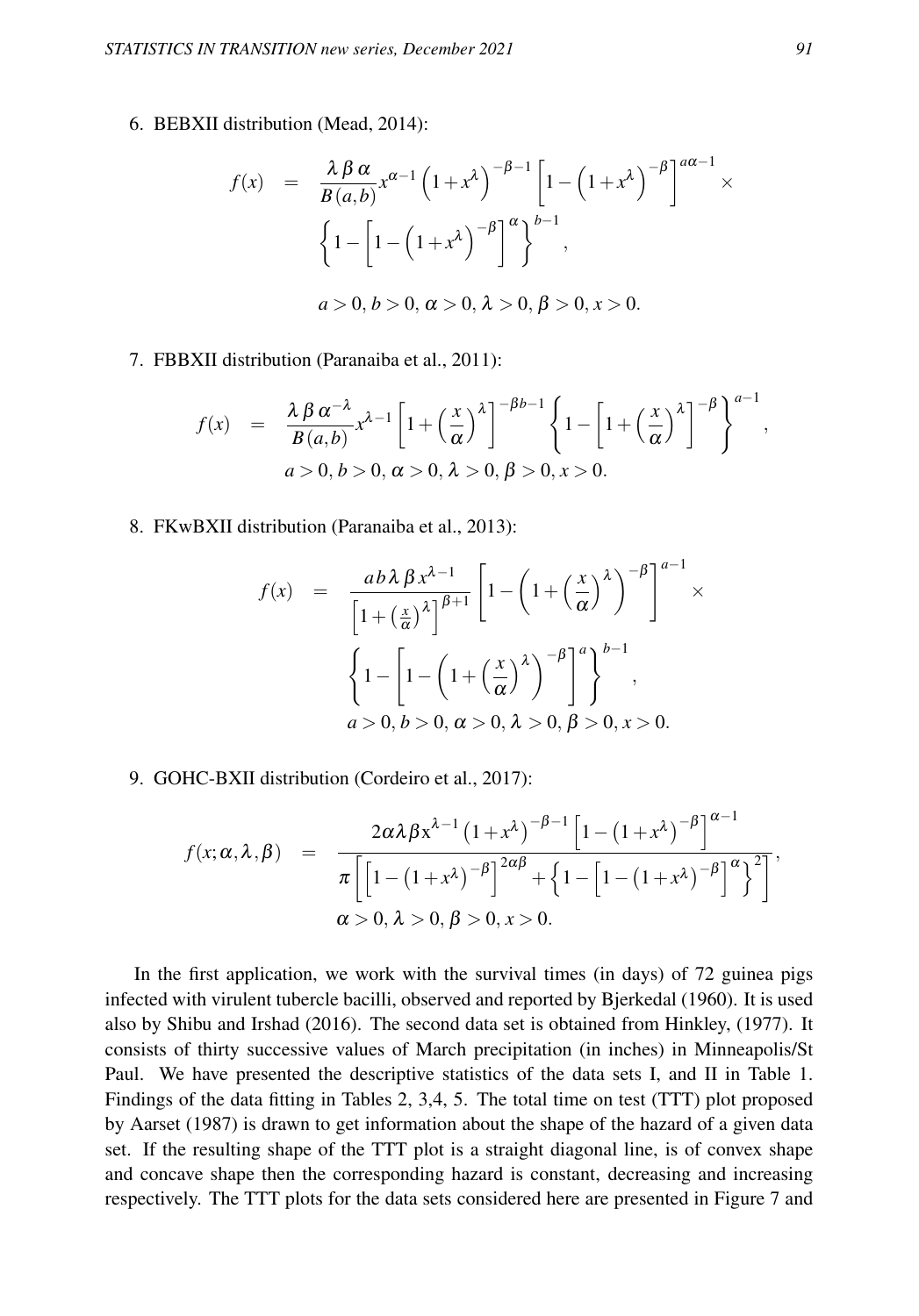

Figure 7: TTT Plots of data I and II from right to left

Table 1: Descriptive Statistics for the data set I, and II

|  |              | n Min. 1st Qu. Third Qu. Mean Median Max. Variance Skewness Kurtosis |                |      |      |      |
|--|--------------|----------------------------------------------------------------------|----------------|------|------|------|
|  |              | 72  0.1  1.08  2.30  1.85  1.56  7.00  1.44                          |                |      | 1.79 | 4.16 |
|  | 30 0.32 0.92 | 2.09                                                                 | 1.67 1.47 4.75 | 1.00 | 1.03 | 0.93 |

indicate that the all the three data sets are increasing hazard rate.

In Tables 2-5 the MLEs with standard errors of the parameters for all the fitted the models, their AIC, BIC, CAIC and HQIC for the data sets I and II are presented respectively. From these tables it is evident that for both the data sets considered here the EOHC-BXII distribution with lowest AIC, BIC, CAIC, HQIC turned out to be the best model. Moreover, the plots of estimated pdf against the observed histograms and the estimated cdf of EOHC-BXII against empirical cdfs in Figures 8 and 9 reveal that the proposed distribution provides closest fit to both the data sets. It may be mentioned that the proposed three parameter distribution has even outperformed the four and five parameter extensions considered here.

#### 7.2. Modelling with covariates

Yousof et al. (2018) introduced the Log-odd log-logistic-Fréchet (LOLL-Fr) regression model and analysed the Stanford heart transplant data set. The same data set was also analyzed by Korkmaz et al. (2020). Now, we use the same data set to illustrate the importance of the LEOHC-Fr regression model and compare its performance with a regression model of Yousof et al. (2018), LOLL-Fr regression. The data set can be found in an R package, p3state.msm. The sample and censoring rate are 103 and 27%, respectively. The aim of the study is to analyze the survival times of individuals, say  $(y_i)$  with covariates:  $v_1$ year of acceptance to the program;  $v_{2}$ - age of patient (in years);  $v_{3}$ - previous surgery status  $(1 = \text{yes}, 0 = \text{no})$ ; v<sub>4</sub>-transplant indicator  $(1 = \text{yes}, 0 = \text{no})$ . The model in (23) is considered and fitted by two models: LEOHC-Fr and LOLL-Fr regression models.

$$
y_i = \beta_0 + \beta_1 v_{i1} + \beta_2 v_{i2} + \beta_3 v_{i3} + \beta_4 v_{i4} + \sigma z_i ,
$$
 (23)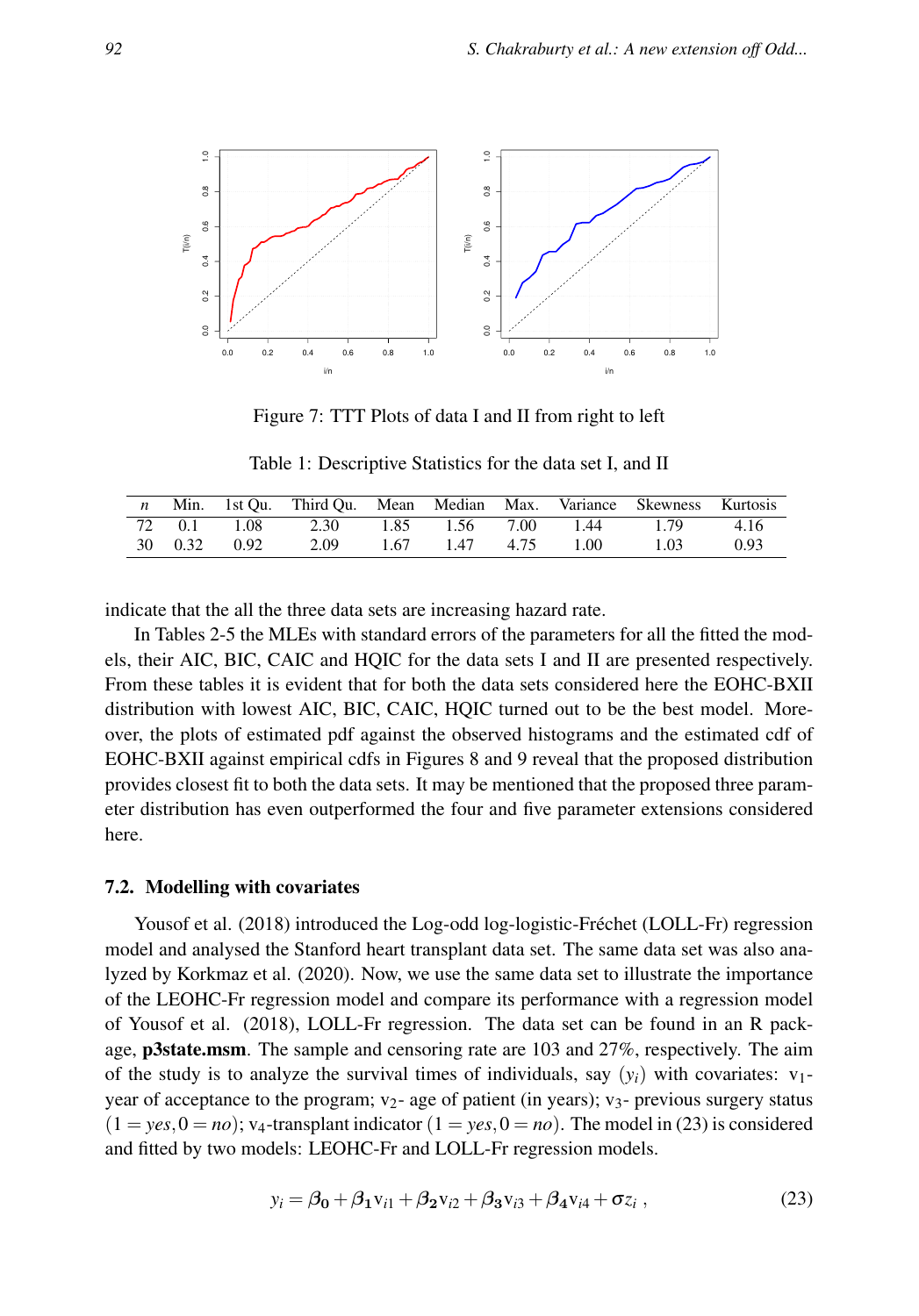| Model                                         | $\hat{\alpha}$           | â                               | $\hat{b}$                      | Â                                | Ĝ                                |
|-----------------------------------------------|--------------------------|---------------------------------|--------------------------------|----------------------------------|----------------------------------|
| <b>BXII</b><br>$(\lambda, \beta)$             | .                        | .                               | .                              | 3.102                            | 0.465                            |
| MOBXII                                        | 8.989                    | .                               | $\ddot{\phantom{0}}$           | (0.538)<br>(2.05, 4.16)<br>2.259 | (0.077)<br>(0.31, 0.62)<br>1.533 |
| $(\alpha, \lambda, \beta)$                    | (4.587)<br>(0,17.97)     |                                 |                                | (0.864)<br>(0.57, 3.95)          | (0.907)<br>(0,3.31)              |
| TLBXII<br>$(\alpha, \lambda, \beta)$          | 1.796                    | .                               |                                | 2.393                            | 0.488                            |
|                                               | (0.915)<br>(0.002, 3.59) |                                 |                                | (0.907)<br>(0.62, 4.17)          | (0.244)<br>(0,0.97)              |
| <b>KwBXII</b><br>$(a,b,\lambda,\beta)$        | .                        | 14.105                          | 7.424                          | 0.525                            | 2.274                            |
| <b>BBXII</b><br>$(a,b,\lambda,\beta)$         | .                        | (10.805)<br>(0, 35.28)<br>2.555 | (11.850)<br>(0,30.65)<br>6.058 | (0.279)<br>(0, 1.07)<br>1.800    | (0.990)<br>(0.33, 4.21)<br>0.294 |
| <b>BEBXII</b><br>$(\alpha,a,b,\lambda,\beta)$ | 0.572                    | (1.859)<br>(0,6.28)<br>1.876    | (10.391)<br>(0,26.42)<br>2.991 | (0.955)<br>(0, 3.67)<br>1.780    | (0.466)<br>(0, 1.21)<br>1.341    |
|                                               | (0.325)<br>(0, 1.21)     | (0.094)<br>(1.69, 2.06)         | (1.731)<br>(0,6.38)            | (0.702)<br>(0.40, 3.16)          | (0.816)<br>(0, 2.94)             |
| <b>FBBXII</b><br>$(\alpha,a,b,\lambda,\beta)$ | 1.655                    | 0.621                           | 0.549                          | 3.398                            | 1.381                            |
|                                               | (0.436)<br>(0.81, 4.48)  | (0.541)<br>(0, 1.68)            | (1.011)<br>(0,2.53)            | (2.785)<br>(0, 8.86)             | (2.312)<br>(0, 5.91)             |
| FKwBXII<br>$(\alpha,a,b,\lambda,\beta)$       | 1.475                    | 0.588                           | 0.308                          | 3.399                            | 2.131                            |
|                                               | (0.361)<br>(0.76, 2.18)  | (0.442)<br>(0,1.42)             | (0.314)<br>(0, 0.92)           | (2.082)<br>(0,7.47)              | (1.833)<br>(0,5.72)              |
| <b>GOHCBXII</b><br>$(\alpha, \lambda, \beta)$ | 1.828                    | .                               | .                              | 1.981                            | 0.987                            |
|                                               | (1.170)<br>(0,4.12)      |                                 |                                | (0.899)<br>(0.21, 3.74)          | (0.643)<br>(0, 2.24)             |
| <b>EOHCBXII</b><br>$(\alpha, \lambda, \beta)$ | 0.491                    | .                               | .                              | 3.126                            | 0.998                            |
|                                               | (0.017)<br>(0.45, 0.52)  |                                 |                                | (0.462)<br>(2.22, 4.03)          | (0.136)<br>(0.73, 1.26)          |

Table 2: MLEs, standard errors, confidence interval (in parentheses) for the data set I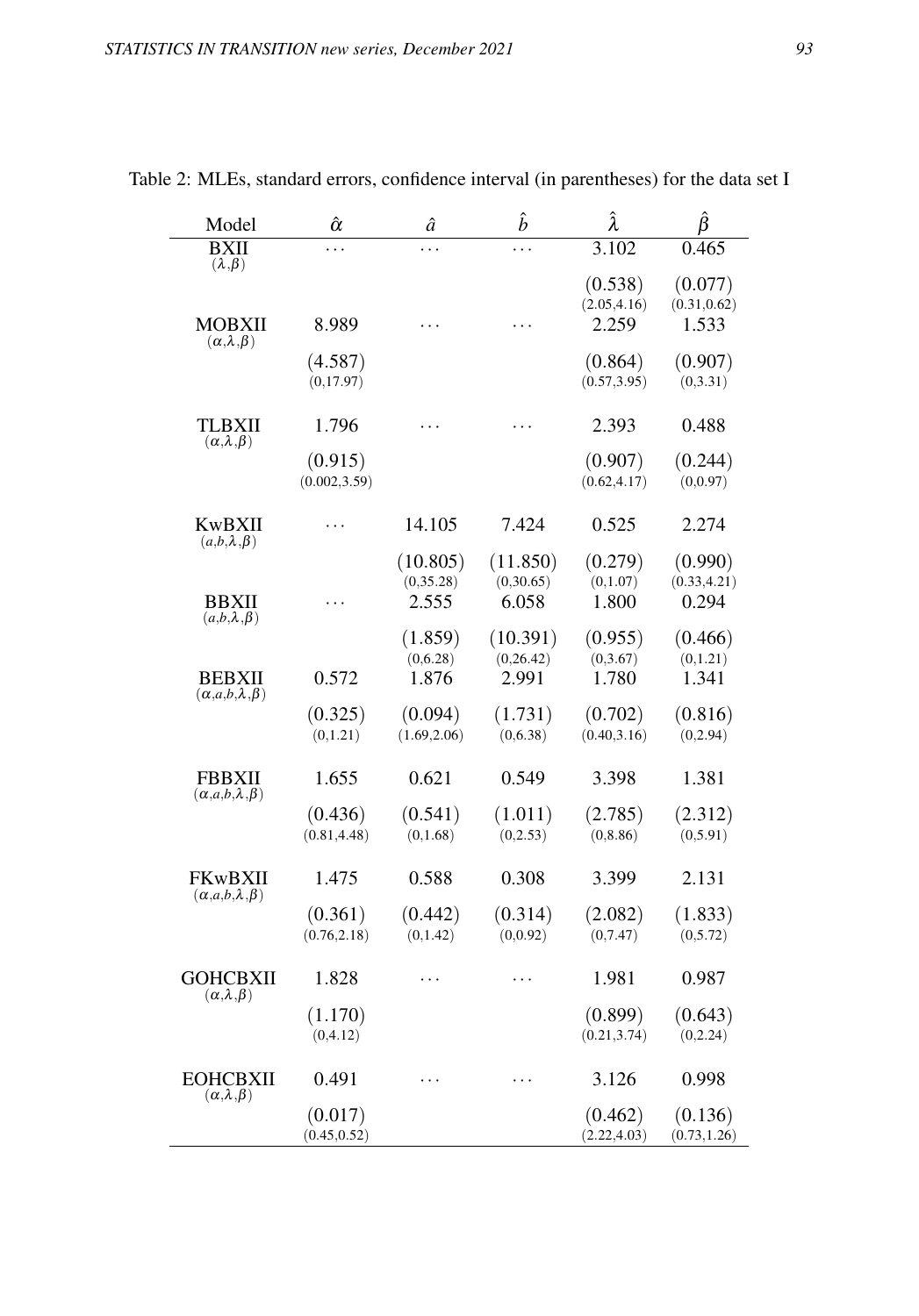| Model                                             | AIC    | <b>BIC</b> | CAIC   | HQIC   |
|---------------------------------------------------|--------|------------|--------|--------|
| <b>BXII</b><br>$(\lambda, \beta)$                 | 209.60 | 214.15     | 209.77 | 211.40 |
| <b>MOBXII</b><br>$(\alpha, \lambda, \beta)$       | 209.74 | 216.56     | 210.09 | 212.44 |
| TLBXII<br>$(\alpha, \lambda, \beta)$              | 211.80 | 218.63     | 212.15 | 214.52 |
| KwBXII<br>$(a,b,\lambda,\beta)$                   | 208.76 | 217.86     | 209.36 | 212.38 |
| <b>BBXII</b><br>$(a,b,\lambda,\beta)$             | 210.44 | 219.54     | 211.03 | 214.06 |
| <b>BEBXII</b><br>$(\alpha, a, b, \lambda, \beta)$ | 212.10 | 223.50     | 213.00 | 216.60 |
| <b>FBBXII</b><br>$(\alpha, a, b, \lambda, \beta)$ | 206.80 | 218.20     | 207.71 | 211.30 |
| FKwBXII<br>$(\alpha, a, b, \lambda, \beta)$       | 206.50 | 217.90     | 207.41 | 211.00 |
| <b>GOHCBXII</b><br>$(\alpha, \lambda, \beta)$     | 206.66 | 213.50     | 207.01 | 209.36 |
| EOHCBXII<br>$(\alpha, \lambda, \beta)$            | 205.96 | 212.80     | 206.31 | 208.66 |

Table 3: AIC, BIC, CAIC, HQIC values for the data set I



Figure 8: Plots of the observed histogram and estimated pdfs for the BXII, MOBXII, ,TL-BXII, KwBXII, BBXII, BEBXII, FBBXII, FKwBII and EOHCBXII and observed ogive and estimated cdf EOHCBXII for data set I from right to left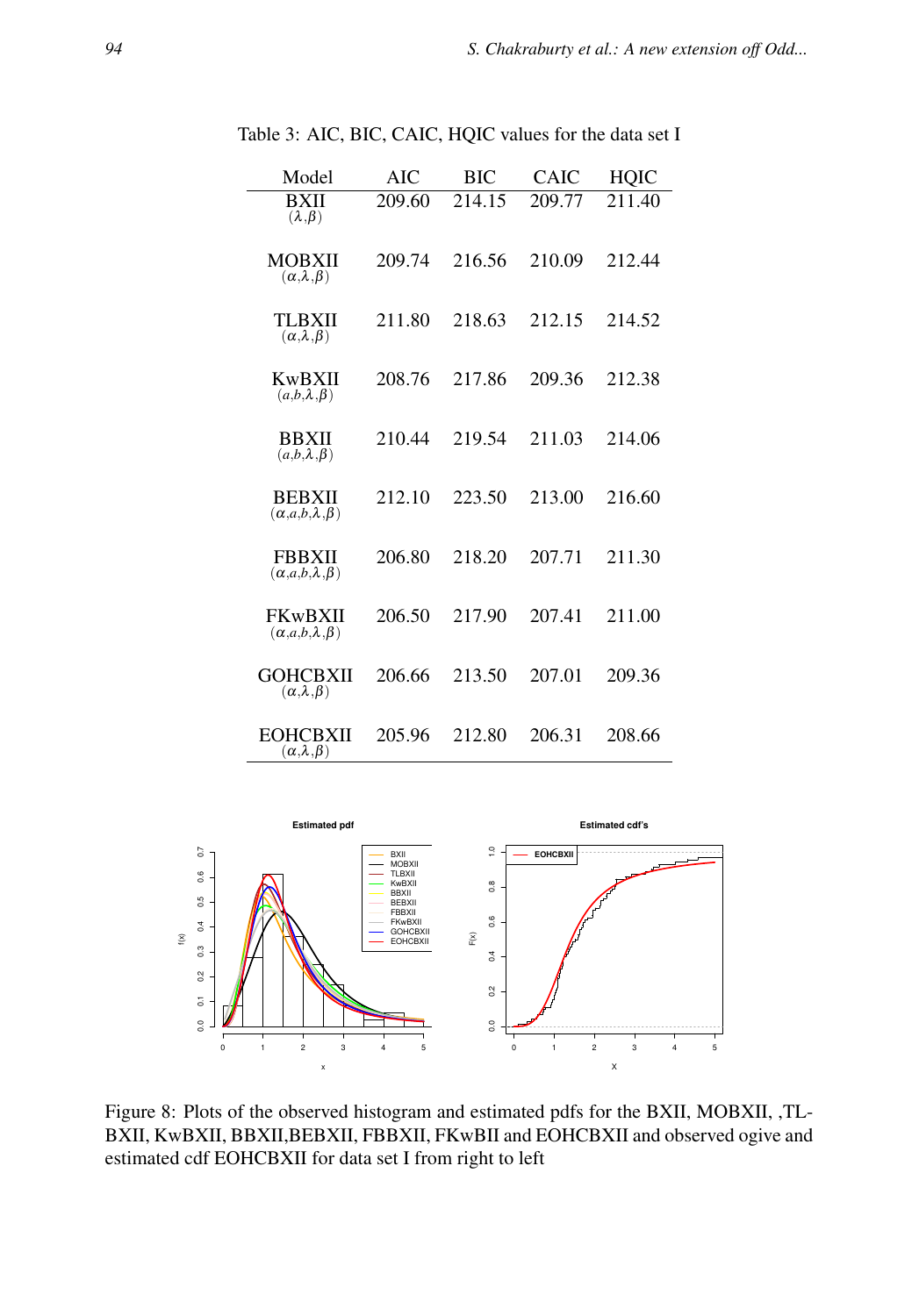| Model                                         | $\hat{\alpha}$ | â            | $\hat{b}$      | Â            | β            |
|-----------------------------------------------|----------------|--------------|----------------|--------------|--------------|
| <b>BXII</b><br>$(\lambda, \beta)$             | .              | .            | .              | 3.255        | 0.687        |
|                                               |                |              |                | (0.645)      | (0.137)      |
|                                               |                |              |                | (1.99, 4.52) | (0.41, 0.95) |
| MOBXII<br>$(\alpha, \lambda, \beta)$          | 5.205          | .            | .              | 2.121        | 1.666        |
|                                               | (8.599)        |              |                | (1.041)      | (1.295)      |
|                                               | (0, 22.05)     |              |                | (0.08, 4.16) | (0,4.20)     |
| TLBXII<br>$(\alpha, \lambda, \beta)$          | 3.949          | .            | .              | 1.420        | 0.977        |
|                                               | (5.685)        |              |                | (1.019)      | (0.904)      |
|                                               | (0, 15.09)     |              |                | (0,3.42)     | (0,2.75)     |
| KwBXII<br>$(a,b,\lambda,\beta)$               | .              | 34.377       | 30.999         | 0.292        | 3.006        |
|                                               |                | (109.591)    | (63.785)       | (0.368)      | (4.298)      |
|                                               |                | (0, 249.17)  | (0,156.01)     | (0,1.01)     | (0, 11.43)   |
| <b>BBXII</b><br>$(a,b,\lambda,\beta)$         | .              | 39.029       | 15.796         | 0.389        | 1.645        |
|                                               |                | (6.983)      | (10.693)       | (0.028)      | (0.176)      |
|                                               |                | (0, 25.34)   | (0, 36.75)     | (0.33, 0.44) | (1.30, 1.98) |
| <b>BEBXII</b><br>$(\alpha,a,b,\lambda,\beta)$ | 1.000          | 15.563       | 7.818          | 0.617        | 1.388        |
|                                               | (1.232)        | (22.109)     | (13.299)       | (0.421)      | (0.667)      |
|                                               | (0,3.41)       | (0, 58.89)   | (0, 33.88)     | (0,1.44)     | (0, 2.69)    |
| <b>FBBXII</b><br>$(\alpha,a,b,\lambda,\beta)$ | 26.693         | 3.925        | 58.407         | 0.889        | 0.925        |
|                                               | (9.938)        | (4.717)      | (11.969)       | (0.521)      | (0.237)      |
|                                               | (7.21, 46.17)  | (0, 13.17)   | (34.94, 81.86) | (0, 1.91)    | (0.46, 1.39) |
| FKwBXII<br>$(\alpha,a,b,\lambda,\beta)$       | 1.929          | 0.612        | 0.771          | 3.344        | 2.532        |
|                                               | (0.668)        | (0.144)      | (0.823)        | (1.396)      | (1.077)      |
|                                               | (0.62, 3.24)   | (0.32, 0.89) | (0, 2.38)      | (0.61, 6.08) | (0.42, 4.64) |
| <b>GOHCBXII</b><br>$(\alpha, \lambda, \beta)$ | 4.641          | .            | .              | 1.124        | 2.177        |
|                                               | (8.491)        |              |                | (0.951)      | (2.345)      |
|                                               | (0,21.28)      |              |                | (0, 2.98)    | (0,6.77)     |
| <b>EOHCBXII</b><br>$(\alpha, \lambda, \beta)$ | 0.432          | .            | .              | 2.730        | 1.347        |
|                                               | (0.174)        |              |                | (0.570)      | (0.098)      |
|                                               | (0.09, 0.77)   |              |                | (1.61, 3.84) | (1.15, 1.53) |

Table 4: MLEs, standard errors, confidence interval (in parentheses) for the data set II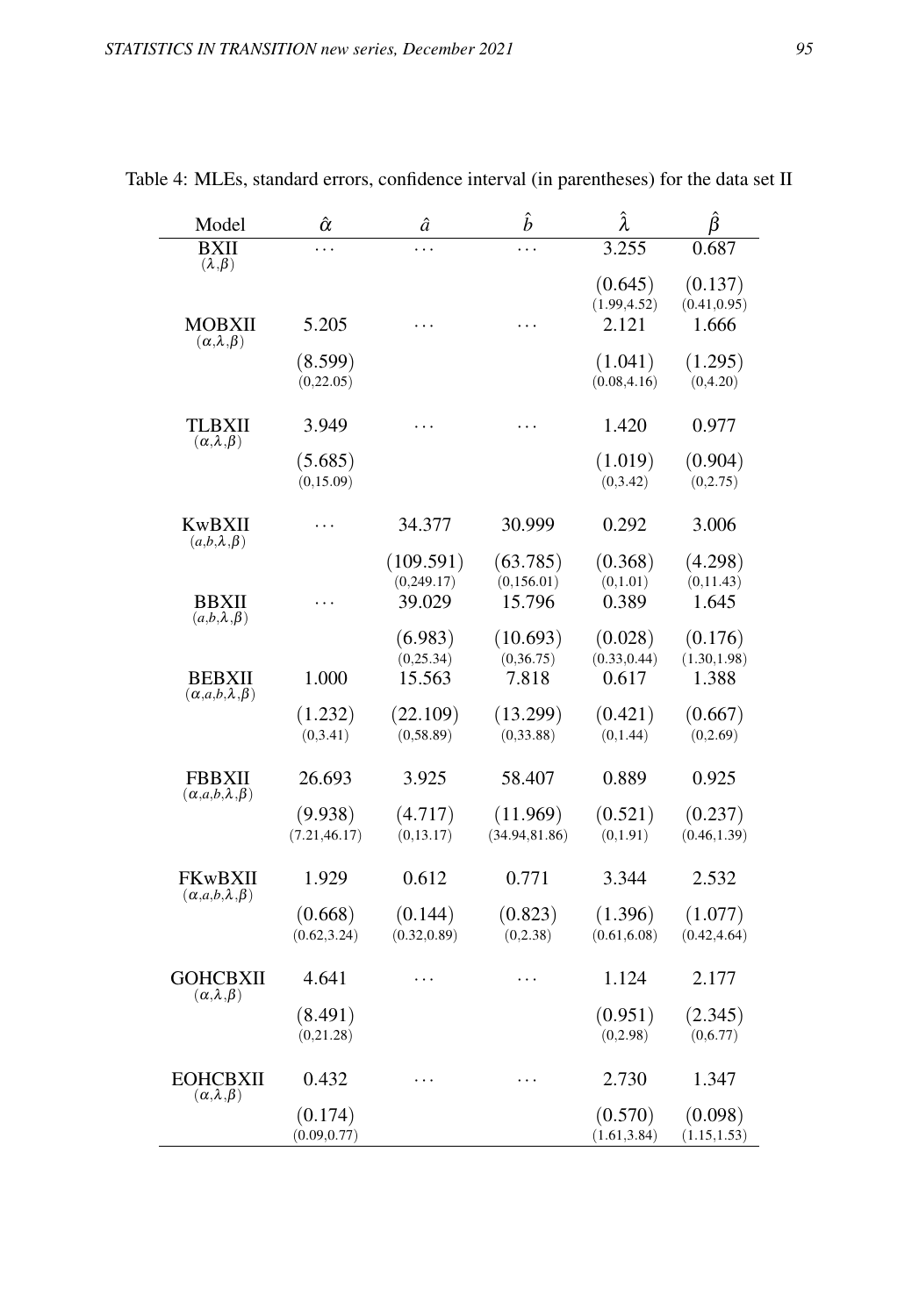| Model                                              | AIC   | <b>BIC</b> | CAIC  | <b>HQIC</b> |
|----------------------------------------------------|-------|------------|-------|-------------|
| <b>BXII</b><br>$(\lambda, \beta)$                  | 88.50 | 91.30      | 88.94 | 89.38       |
| <b>MOBXII</b><br>$(\alpha, \lambda, \beta)$        | 87.28 | 91.48      | 88.20 | 88.60       |
| TLBXII<br>$(\alpha, \lambda, \beta)$               | 86.62 | 90.82      | 87.54 | 87.94       |
| KwBXII<br>$(a,b,\lambda,\beta)$                    | 86.16 | 91.76      | 87.76 | 87.92       |
| <b>BBXII</b><br>$(a,b,\lambda,\beta)$              | 87.14 | 92.74      | 88.74 | 88.90       |
| <b>BEBXII</b><br>$(\alpha, a, b, \lambda, \beta)$  | 87.26 | 94.26      | 89.76 | 89.46       |
| <b>FBBXII</b><br>$(\alpha, a, b, \lambda, \beta)$  | 87.36 | 94.36      | 89.86 | 89.56       |
| <b>FKwBXII</b><br>$(\alpha, a, b, \lambda, \beta)$ | 87.14 | 94.14      | 89.64 | 89.34       |
| GOHCBXII<br>$(\alpha, \lambda, \beta)$             | 84.78 | 88.98      | 85.70 | 86.12       |
| EOHCBXII<br>$(\alpha, \lambda, \beta)$             | 84.42 | 88.62      | 85.34 | 85.74       |

Table 5: AIC, BIC, CAIC, HQIC values for the data set II



Figure 9: Plots of the observed histogram and estimated pdfs for the BXII, MOBXII, ,TL-BXII, KwBXII, BBXII, BEBXII, FBBXII, FKwBII and EOHCBXII and observed ogive and estimated cdf EOHCBXII for data set II from right to left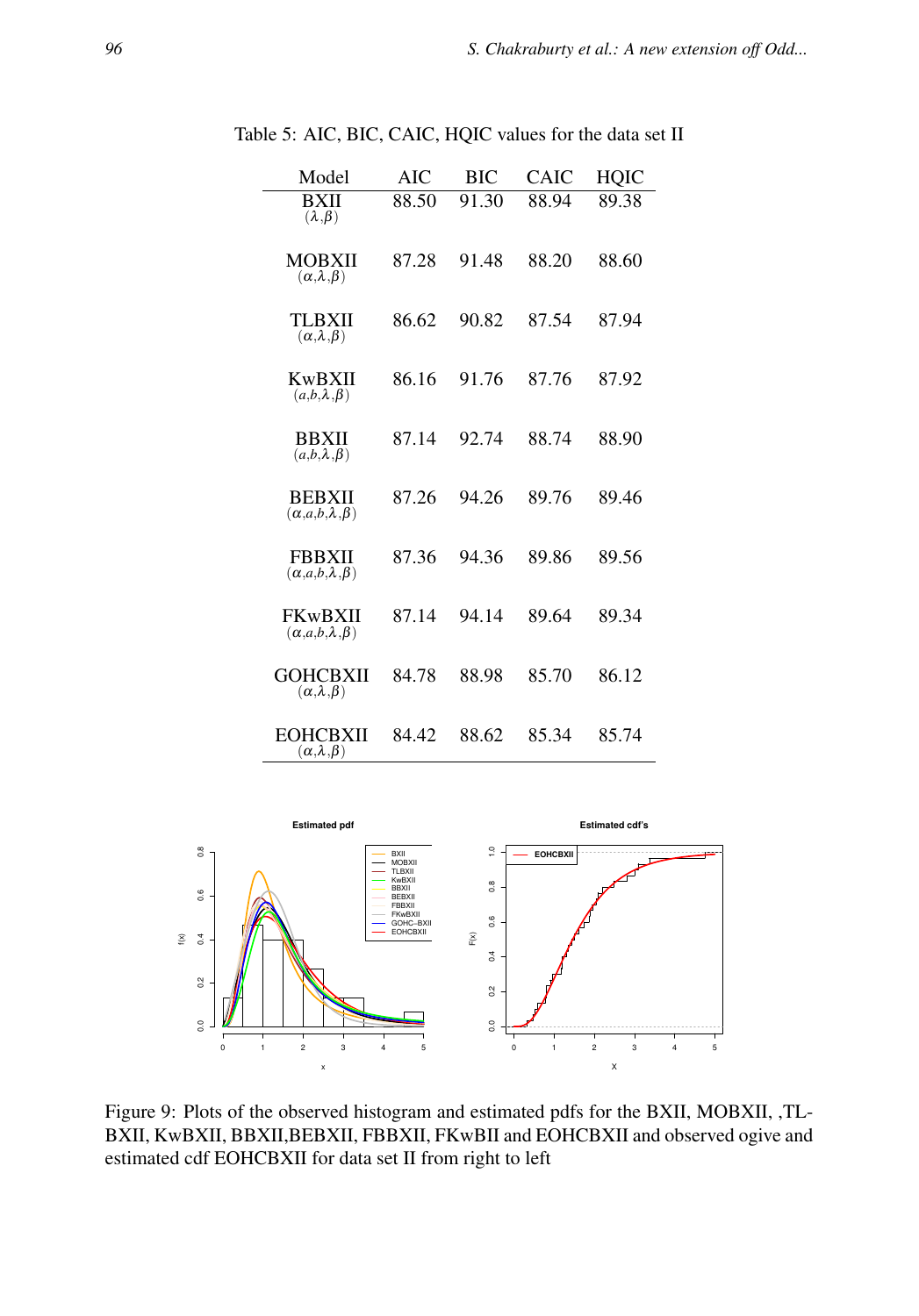| Models     |          |         |                 |          |         |                 |  |  |
|------------|----------|---------|-----------------|----------|---------|-----------------|--|--|
|            |          | LOLL-Fr |                 | LEOHC-Fr |         |                 |  |  |
| Parameters | Estimate | S.E.    | <i>p</i> -value | Estimate | S.E.    | <i>p</i> -value |  |  |
| $\alpha$   | 2.078    | 0.790   |                 | 24.344   | 49.796  |                 |  |  |
| σ          | 2.886    | 0.954   |                 | 5.728    | 2.952   |                 |  |  |
| $\beta_0$  | 1.252    | 0.561   | 0.025           | 9.661    | 6.964   | 0.165           |  |  |
| $\beta_1$  | 0.181    | 0.096   | 0.061           | 0.204    | 0.094   | 0.031           |  |  |
| $\beta_2$  | $-0.047$ | 0.018   | 0.010           | $-0.052$ | 0.018   | 0.004           |  |  |
| $\beta_3$  | $-0.151$ | 0.501   | 0.763           | 0.206    | 0.484   | 0.670           |  |  |
| $\beta_4$  | 0.551    | 0.268   | 0.039           | 0.437    | 0.365   | 0.230           |  |  |
| $-\ell$    |          | 160.932 |                 |          | 158.965 |                 |  |  |
| <b>AIC</b> |          | 335.865 |                 |          | 331.931 |                 |  |  |
| BIC        |          | 354.308 |                 |          | 350.374 |                 |  |  |

Table 6: MLEs of the parameters to Stanford Heart Transplant Data for LOLL-Fr and LEOHC-Fr regression models with corresponding SEs, p-values and −ℓ, AIC and BIC statistics.

The results of the fitted regression models including the estimated parameters, standard errors and corresponding p-values as well as model selection criteria such as AIC and BIC values are given in Table 6. As seen from the reported values of AIC and BIC, the LEOHC-Fr regression model has lower values of these statistics than those of the LOLL-Fr regression model. Therefore, we conclude that the LEOHC-Fr regression model is more appropriate than the LOLL-Fr regression model for the data used. Additionally, the regression parameters  $\beta_1$  and  $\beta_2$  are statistically significant since the p-values of these parameters are less than 5% significance level.

## 7.2.1 Residual Analysis of LEOHC-Fr model

Figure 10 displays the residuals analysis results of the LEOHC-Fr model. These figures reveal the applicability and accuracy of the fitted LEOHC-Fr model. Since all residuals are in the plotted envelopes, there is no possible outlier.

# 8. Conclusion

T-X method is used to generate a new family of continuous distributions. Important statistical properties are investigated. Different estimation methods are discussed to estimate the unknown model parameters via comprehensive simulation studies. Applications of data modelling with distribution fitting and regression modelling have shown favourable results for distributions belonging to the proposed family.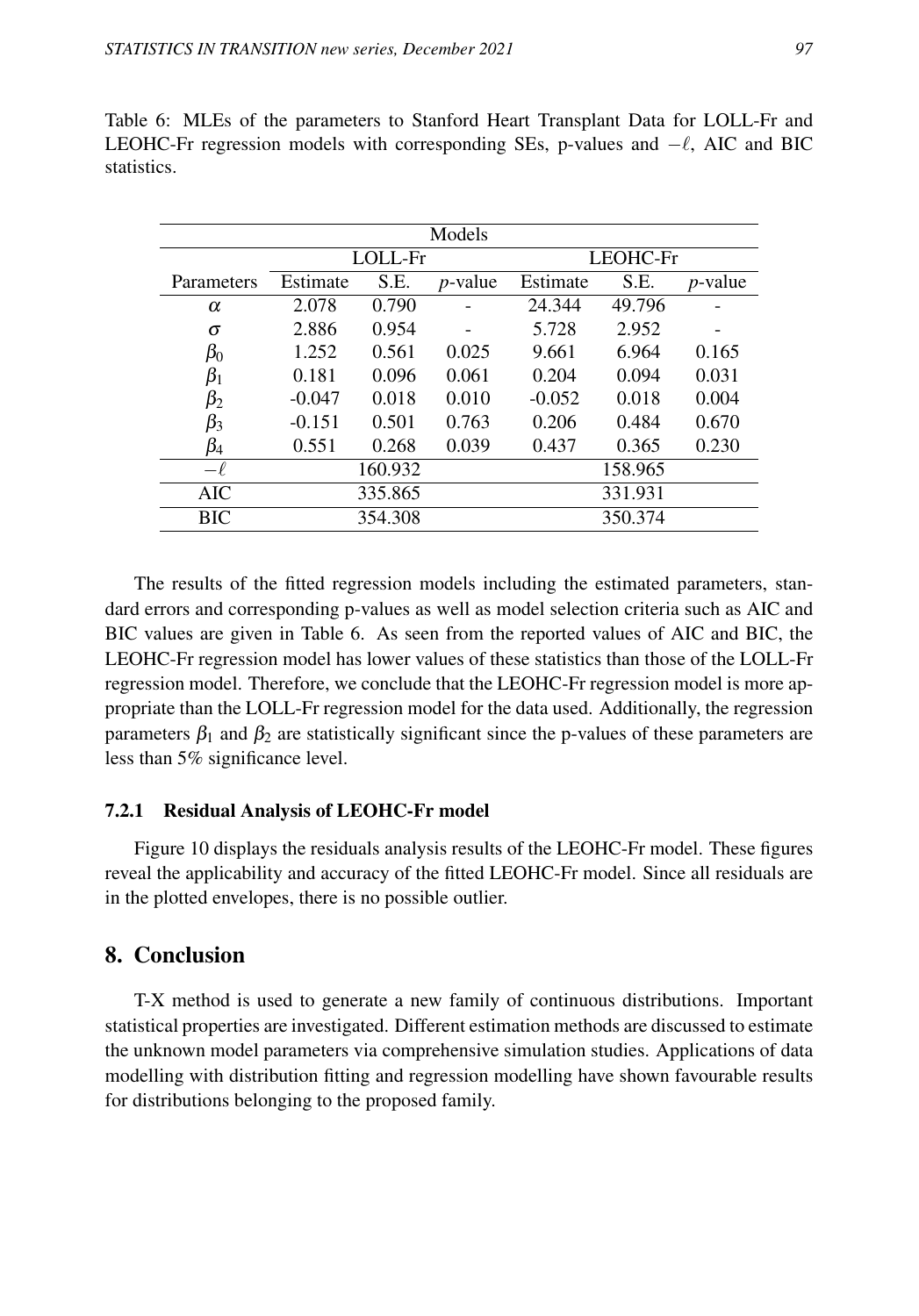

Figure 10: The results of residual analysis: (left) plot of the modified deviance residuals and (right) its quantile-quantile plot

## **References**

- Aarset, M. V., (1987). How to identify bathtub hazard rate, *IEEE Transactions on Reliability*, 36, pp. 106–108.
- Alzaatreh, A., Lee, C. and Famoye, F., (2013). A new method for generating families of continuous distributions. *Metron*, 71, pp. 63–79.
- Anderson, T. W. and Darling, D. A., (1952). Asymptotic theory of certain "goodness-of-fit" criteria based on stochastic processes. *Ann Math Stat*, 23, pp. 93–212.
- Arwa, Y., Al- Saiari, Lamya, A., Baharith and Salwa, Mousa A., (2014). Marshall-Olkin extended Burr type XII distribution. *International Journal of Statistics and Probability*, 3, pp. 78–84.
- Bjerkedal, T., (1960). Acquisition of resistance in Guinea pigs infected with different doses of virulent tubercle bacilli. *American Journal of Hygiene*, 72, pp. 130–148.
- Burr, I. W., (1942). Cumulative frequency functions. *Annals of Mathematical Statistics*, 13, pp. 215–232.
- Choi, K. and Bulgren, W. G., (1968). An estimation procedure for mixtures of distributions. *Journal of the Royal Statistical Society: Series B (Methodological)*, 30, pp. 444–460.
- Cordeiro, G. M., Alizadeh, M., Ramires, T. G. and Ortega, E. M. M., (2017). The generalized odd half-Cauchy family of distributions: Properties and applications. *Communications in Statistics-Theory and Methods*, 46, pp. 5685–5705.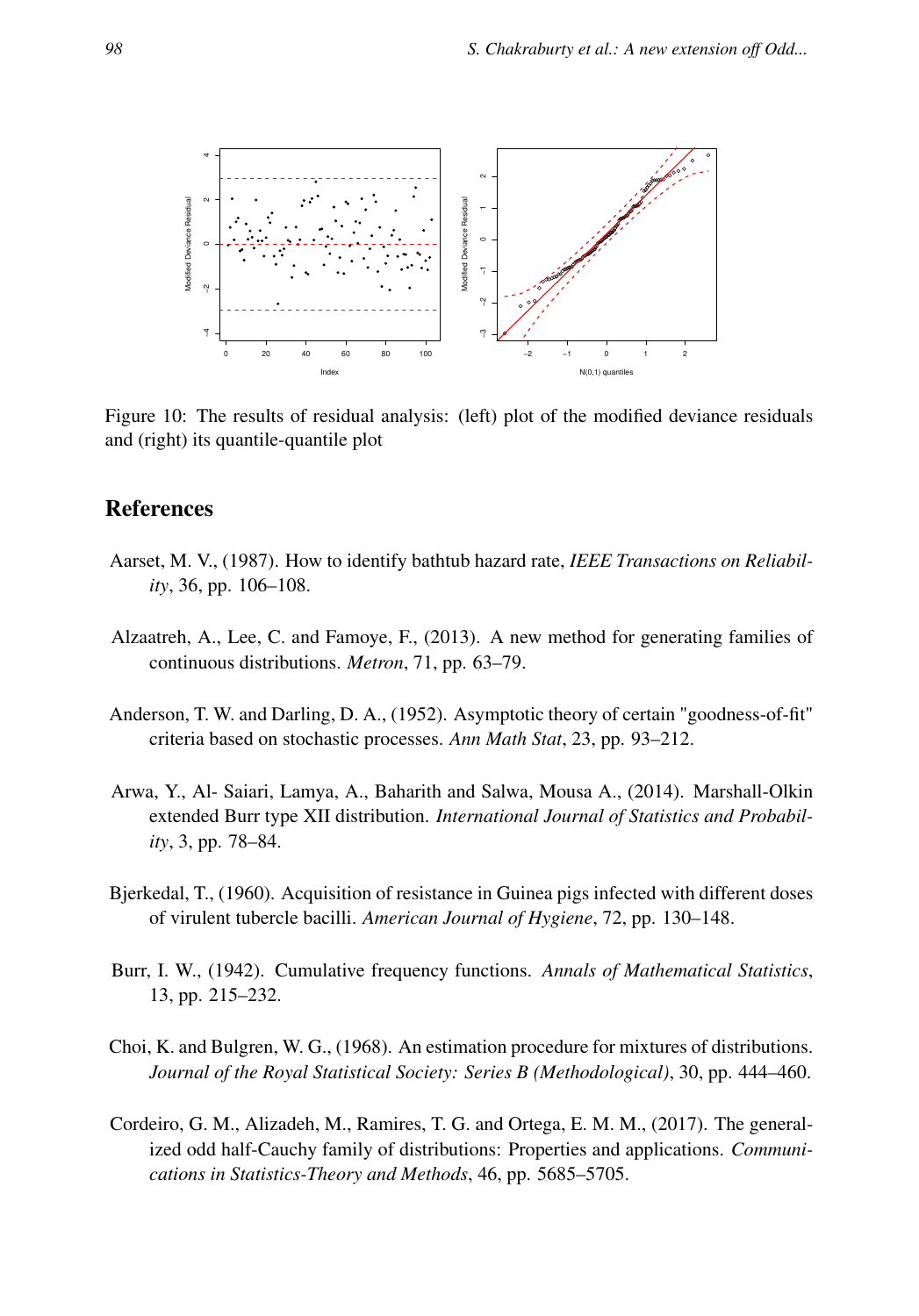- Dey, S., Mazucheli, J. and Nadarajah, S., (2018). Kumaraswamy distribution: different methods of estimation. *Computational and Applied Mathematics*, 37, pp. 2094–2111.
- Fleming, T. R. and Harrington, D. P., (1994). *Counting process and survival analysis*, John Wiley, New York.
- Gradshteyn, I. S. and Ryzhik, I .M., (2007). *Tables of Integrals, Series, and Products*, Academic Press, New York.
- Hesham, M. R. and Soha, A. O., (2017). The Topp-Leone Burr-XII distribution: Properties and applications. British *Journal of Mathematics and Computer Science*, 21, pp. 1–15.
- Hinkley, D., (1977). On quick choice of power transformations. *Journal of the Royal Statistical Society, Series (c), Applied Statistics*, 26, pp. 67–69.
- Korkmaz, M., Ç., Altun, E., Yousof, H. M. and Hamedani, G. G. (2020). The Hjorth's IDB Generator of Distributions: Properties, Characterizations, Regression Modeling and Applications. *Journal of Statistical Theory and Applications*, 19(1), pp. 59–74.
- Macdonald, P. D. M., (1971). Comment on "An estimation procedure for mixtures of distributions" by Choi and Bulgren. *J R Stat Soc B*, 33, pp. 326–329.
- Mead, M. E., (2014). A new generalization of Burr XII distribution. *Journal of Statistics: Advances in Theory and Applications*, 12, pp. 53–71.
- Paranaíba, P. F., Ortega, E. M. M., Cordeiro, G. M. and Pescim, R. R., (2011). The beta Burr XII distribution with application to lifetime data. *Computational Statistics and Data Analysis*, 55, pp. 1118–1136.
- Paranaíba, P. F., Ortega, E. M. M., Cordeiro, G. M. and de Pascoa, M. A. R., (2013). The Kumaraswamy Burr XII distribution: theory and practice. *Journal of Statistical Computation and Simulation*, 83, pp. 2117–2143.
- Shibu, D. S. and Irshad, M. R., (2016). Extended new generalized Lindley Distribution . *Statistica*, 76, pp. 41–55.
- Swain, J., Venkatraman, S. and Wilson, J., (1988). Least squares estimation of distribution function in Johnson's translation system. *Journal of Statistical Computation and Simulation*, 29, pp. 271–297.